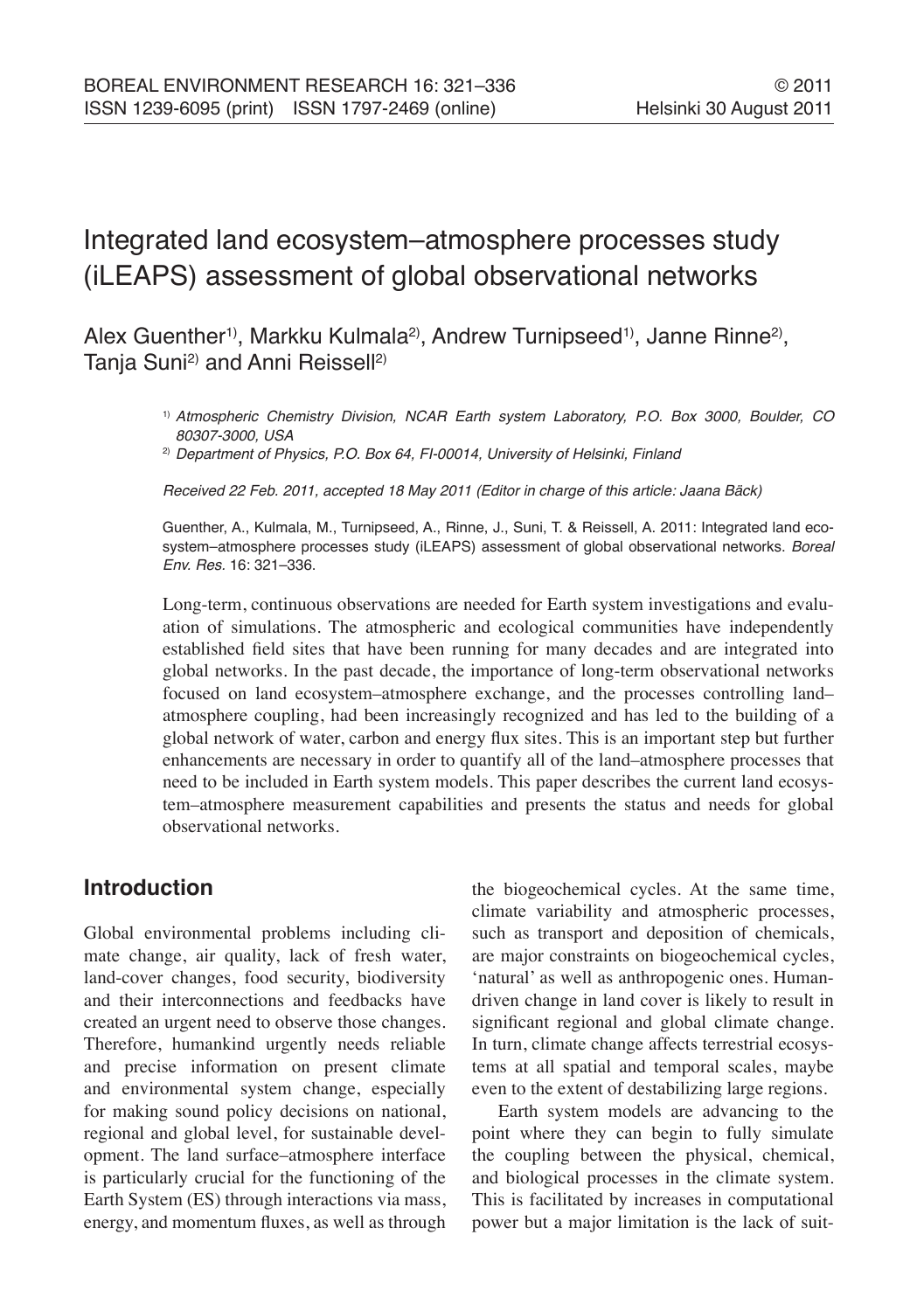

**Fig. 1**. Schematic of land ecosystem–atmosphere interactions and hierarchal observational levels that include basic, advanced, and comprehensive measurements at "flagship sites".

able observations for developing and evaluating the quantitative relationships needed for realistic simulations of the controlling processes. The integrated Land Ecosystem–Atmosphere Processes Study (iLEAPS, www.ileaps.org) has advocated studies of the implications of transport and transformation processes at the land– atmosphere interface to advance our understanding of Earth system dynamics that can then be incorporated into Earth system models. iLEAPS endorses interdisciplinary research that addresses key scientific questions by integrating local and regional model simulations with remote sensing, regional network observations, and canopyto-regional-scale field studies. Regional studies and networks organized by national or regional scientific communities are enhanced by iLEAPS activities that connect regional efforts into global networks that provide knowledge transfer and link interdisciplinary observations that span the globe. The scope of iLEAPS research, particularly on coupled interactions and feedbacks, is elaborated by Arneth *et al*. (2010) and Bonan (2008). This recent progress in understanding terrestrial biogeochemical feedbacks and their linkages has led to initial estimates of the potential magnitude of biogeochemical feedbacks associated with human-mediated changes in the

biosphere. Importantly, the overall magnitude of biogeochemical feedbacks could potentially be similar to that of feedbacks in the physical climate system, but there are large uncertainties in the magnitude of individual estimates and in accounting for synergies between these effects (Arneth *et al*. 2010). Continued advances in quantitative modeling require simultaneous observations of a variety of constituents that can be used to improve modeling approaches.

The ES components, interactions and feedbacks that are the focus of iLEAPS efforts include investigations of atmospheric, ecological and hydrological processes; surface fluxes of energy, aerosols, carbon dioxide  $(CO<sub>2</sub>)$ , water, and organic and nitrogen compounds; ecohydrological disturbances and other factors that control the system, followed by efforts to improve their representation in Earth system models (Fig. 1). These investigations will lead to an improved ability to quantitatively characterize the impact of land management decisions and unintended ecohydrological disturbances on biosphere–atmosphere exchange, and the associated implications for ecosystem health, air quality, and climate on time scales of months to years.

Conceptually, the ES connections and interactions (Fig. 1) are clear. However, the processes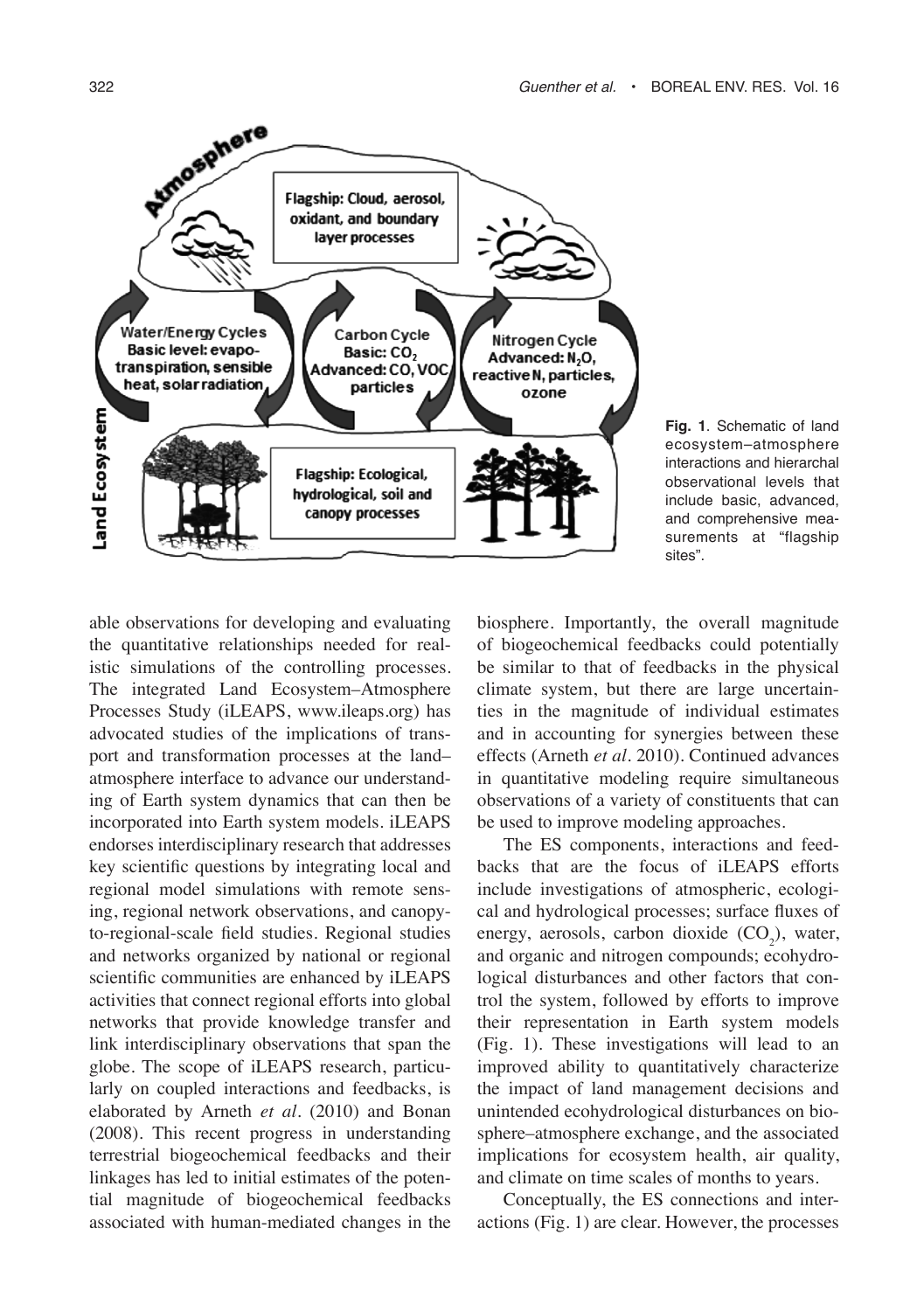



controlling this coupled system are highly uncertain and not well quantified, precluding the full incorporation of these processes into ES models. In order to understand water and biogeochemical cycles, observing fluxes between different ES compartments, like atmosphere and ecosystems, is crucial. We also need to observe the stocks and processes in the atmosphere, biosphere and soils; concentrations of greenhouse gases, reactive trace gases, aerosols. The rapid development of measuring techniques has increased our abilities to monitor climate and environmental change and to obtain information about the changes in the atmosphere and ecosystems. Digital technology and communications has made constructing and operating automatic measurement stations much easier and has improved measuring accuracy and precision.

However, no systematic measurement networks to analyze the change and the interconnections between all energy, water and biogeochemical flows in the system of atmosphere, vegetation and topsoil are available. Although independent studies of certain aspects exist, an international interdisciplinary research effort, establishing and quantifying links between these processes and potential feedbacks, is necessary to determine whether the biosphere has significant ability to control the Earth system through interactions with the atmosphere and hydrosphere. One of the major challenges is linking the smallscale observations, used to improve our fundamental understanding of land ecosystem–atmosphere processes, to the regional-scale interactions that must be represented in ES models. Approaching this requires biochemical cellular studies, plant physiology enclosure studies, above-canopy micrometeorological towers, and airborne and satellite sensors (Fig. 2). The integration of Earth observations from ground and from satellites, boundary layer measurements and modeling from the planning of measurement station location to the ES level is of importance and also requires collaboration among a variety of agencies and research communities.

The data handling procedures, involving storage in databanks, harmonization, validation, and quality control are of high priority in connection with observational networks. Methods that increase the reliability of results, both data and modeling (model-data assimilation), as well as more advanced data handling methods such as data mining (designing of algorithms capable of recognizing complex patterns in different data streams) are valuable both to experimentalists and modelers in the ES community. A global observation network will be more useful for model development and evaluation if the observation suite and site locations are determined in an iterative approach through collaborative efforts of model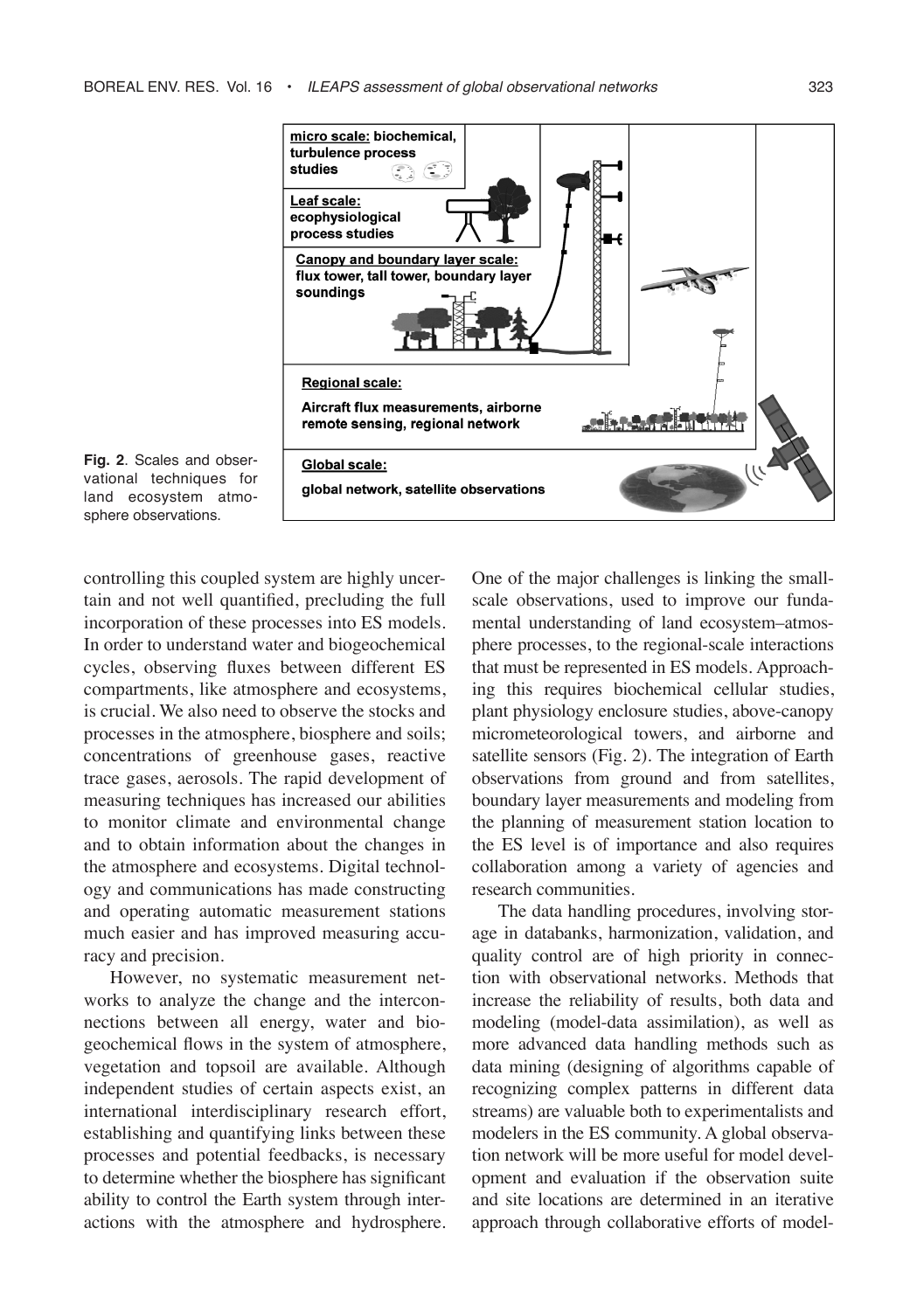ers and observational scientists. Uncertainty quantification is a necessary component of an observational network and modeling studies are needed to determine which uncertainties must be reduced in order to address specific scientific questions.

Recently, Hari *et al.* (2009) proposed the development and construction of a hierarchical network of measuring stations which would produce systematic information on climate system change in forests, utilizing novel measuring techniques. Hari *et al.* (2009) proposed a three-level hierarchical system: (i) basic level, (ii) flux level, and (iii) "flagship" level. The basic stations would provide spatial information, the flux stations would provide information on fluxes in the ecosystem, and the flagship stations would provide information on processes generating the fluxes, develop instrumentation, and serve to train scientists and technical staff. To obtain global coverage, the number of basiclevel stations should be around 8000, the number of flux stations around 400, and the number of flagship stations around 20 globally (Hari *et al.* 2009). Sites should be located through a strategic design that optimizes the distribution of limited resources by ensuring representativeness of key ecosystems and locating sites appropriately to address questions associated with regional interactions.

The framework proposed by Hari *et al.* (2009) for forests can be extended to all ecosystems for characterizing land–atmosphere exchange across the Earth surface. This paper builds on the strategy proposed by Hari *et al.* (2009) and describes the current status of global land ecosystem–atmosphere networks and considers the enhancements needed to provide adequate observations.

### **Basic flux level: carbon dioxide, water vapor and energy fluxes**

It is not surprising that until now, the implementation of a long-term land–atmosphere exchange observational network has focused on carbon dioxide, water vapor and energy. These three components are the major drivers of the climate system and an improved understanding of the processes controlling these fluxes is a high priority for improving predictions of how the Earth system will respond to human activities. Micrometeorological techniques for quantifying land–atmosphere constituent exchange are the most direct means of measuring canopy to landscape scale fluxes. Water vapor,  $CO<sub>2</sub>$ , and sensible heat were first measured over 50 years ago (see, for instance, Monteith and Sziecz 1960) using micrometeorological flux-gradient approaches that worked reasonably well in daytime over flat grasslands but could not provide reliable measurements for forests, nighttime conditions and even moderately complex terrain. The development of fast-response sensors suitable for eddy covariance measurements provided a much improved technique for measuring these fluxes.

Long-term continuous measurements began at a few sites about 20 years ago (Wofsy *et al.* 1993, Vermetten *et al.* 1994, Baldocchi 2008) and the number of active sites steadily increased into the hundreds during the 1990s (Baldocchi *et al.* 2001). Many sites were integrated into regional networks which were joined through FLUXNET, a network of networks. FLUXNET has several important roles including archiving and distributing observations, calibration and intercomparison, and facilitating synthesis and communication within the FLUXNET community.

FLUXNET data have been used to determine net annual fluxes in important ecosystems and quantify diurnal, seasonal and interannual variability. The observations have been used to characterize ecosystem response to changing growing season, sunlight, temperature, and stand age (Baldocchi *et al.* 2001). The resulting insights into carbon, water, and energy dynamics have been used to improve the land surface components of Earth system models although comparisons of these models indicate that there are still large uncertainties associated with the representations of these processes in these models. The decadal observations of Dunn *et al*. (2007) indicate an ecosystem shifting from a carbon source in 1995 to a carbon sink in 2004 demonstrating the need for long-term observations. Investigators have also begun to directly integrate FLUXNET data with satellite observations and ecological data to produce regional- and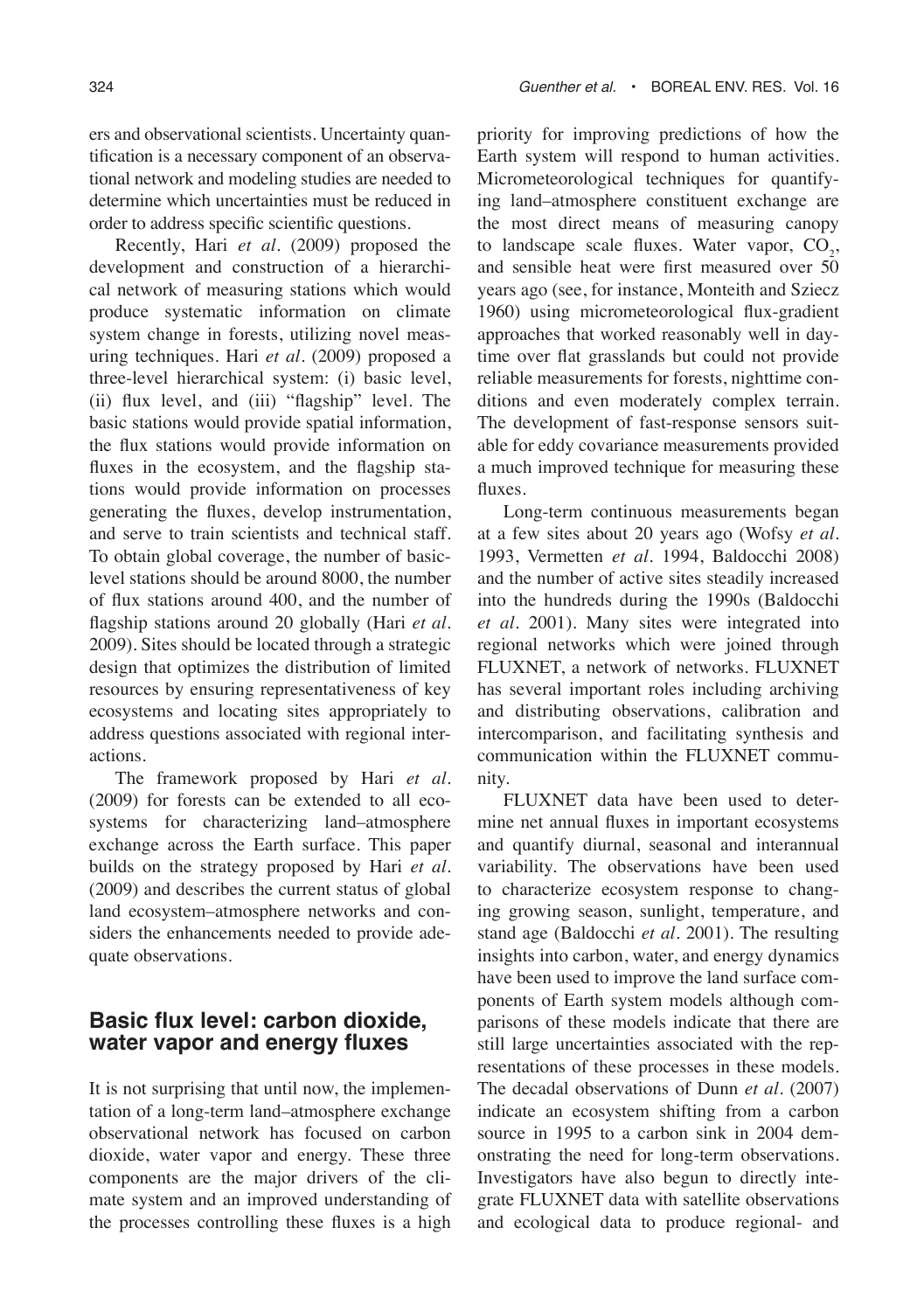continental-scale estimates of the magnitude and distribution of carbon (e.g., Xiao *et al.* 2008) and water (e.g. Jung *et al*. 2010). This upscaling approach has the potential to improve carbon flux estimates in an approach similar to the use of data assimilation for weather forecasting.

The compilation of a global FLUXNET dataset, the "LaThuile" dataset (*see* www.fluxnet. org), allows for a variety of conclusions regarding specific ecosystems and also on a global scale. As an example of the application of the global dataset of carbon dioxide flux measurements, Mahecha *et al*. (2010) found marked differences in the long-term fate of carbon taken up through photosynthesis, as well as in the availability of this carbon for respiration, across the sites. Another example is the Beer *et al*. (2010) observation-based global terrestrial gross primary production (GPP) estimation that shows missing feedbacks in biosphere models.

Atmospheric and ecological sciences are established scientific fields with observatories sponsored by the research and resource management agencies associated with individual disciplines in many nations but this is often not the case for multi- and inter-disciplinary land–atmosphere measurements. The global  $CO<sub>2</sub>$ , water, and energy flux measurement network began as a collection of individual scientific activities funded by agencies with a wide range of objectives. As these measurements become somewhat routine, and more sites and longer time series are necessary to obtain publishable results, it becomes more important to identify stable funding from institutions and agencies that are able to make a commitment to long-term observations.

### **Advanced flux level: extending**  flux networks beyond CO<sub>2</sub>, water, **and energy**

Water vapor,  $CO_2$ , and energy are not the only types of land–atmosphere exchange that are important for climate, air quality, and ecosystem functioning and yet there are few long-term observations of any other constituents. New harmonized networks for Earth system observations are now being developed in some regions, including northern America and Europe. The

European ICOS (Integrated Carbon Observation System) is designed to observe the fluxes and concentrations of the three major greenhouse gases, carbon dioxide, methane, and nitrous oxide. The International Co-operative Programme on Assessment and Monitoring of Air Pollution Effects and Forests (ICP Forests) has integrated forest condition and air pollution investigations by conducting measurements of carbon and water fluxes along with ozone and nitrogen fluxes at forest sites (Jochheim *et al*. 2009). The U.S. NEON (National Ecological Observatory Network) has broader aims that include biosphere–atmosphere fluxes. As these aim at harmonized long-term measurements covering major ecosystems, they may in the future provide a backbone for observational studies of biosphere–atmosphere gas exchange on these continents. In addition to these regional enhanced networks, global observational networks for additional constituents can be built by adding instrumentation to the existing FLUX-NET sites.

In this section, we assess both the need for long-term observations of land–atmosphere exchange of individual Earth system constituents and the feasibility of these measurements. This includes discussion of how our understanding of the Earth system could benefit from these measurements as well as of the technical and logistical constraints associated with potential measurement techniques.

# Methane (CH<sub>4</sub>) and nitrous oxide (N<sub>2</sub>O)

Methane and nitrous oxide are important contributors to global atmospheric radiative forcing. Therefore, an accurate understanding of their sources and sinks, and how they might change in the future, is necessary. A major challenge associated with quantifying global land–atmosphere methane exchange is that the global total emission is comprised of many significant sources including termites, methane hydrates, wetlands, rice paddies, biomass burning, natural gas production and distribution, landfills, sewage treatment, animal waste, and enteric fermentation. Each of these sources contributes between 3% and 22% of the global total and should be con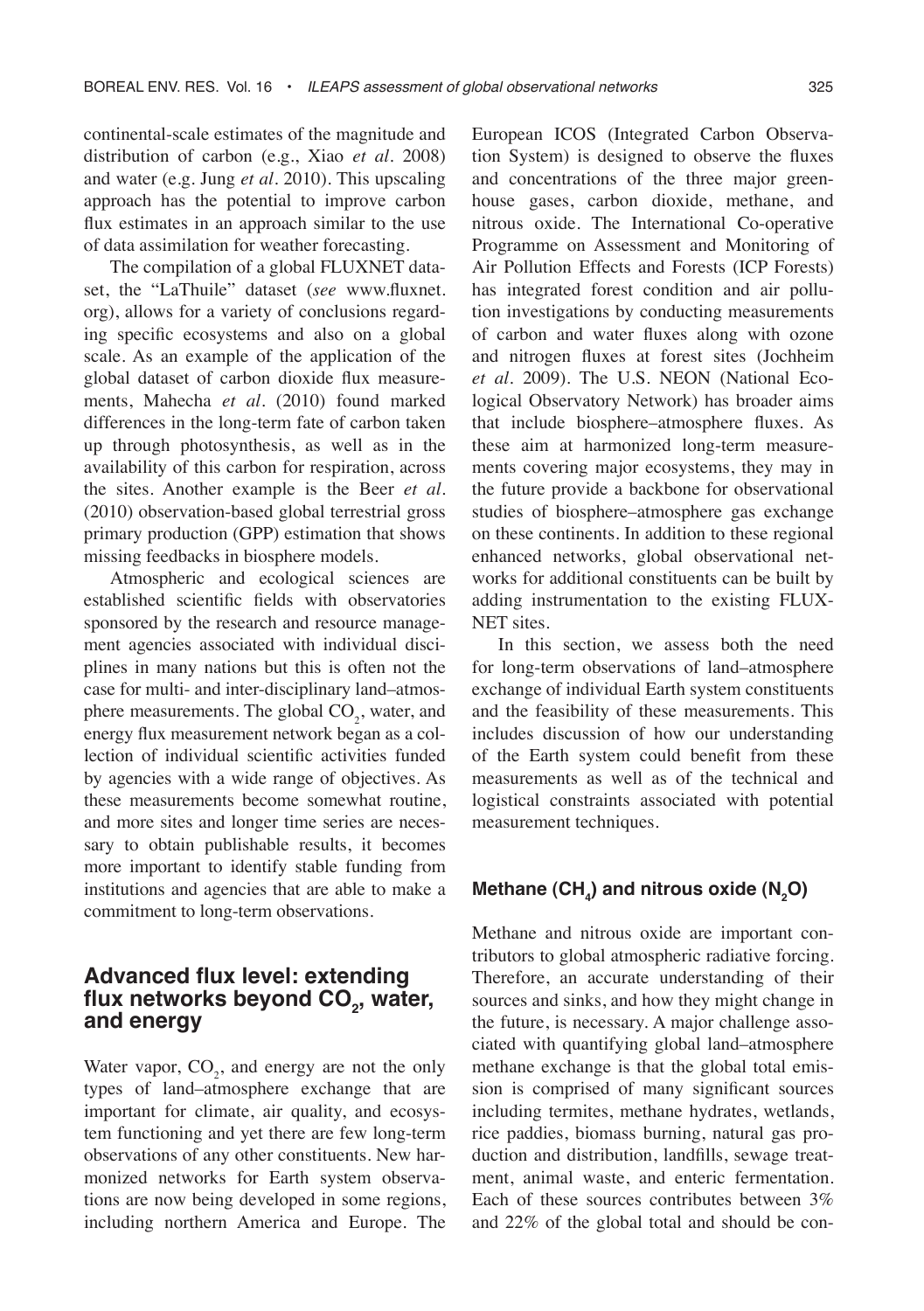sidered in Earth system models. In some ecosystems, methane also comprises a significant part of the carbon exchange between the ecosystem and the atmosphere (Lohila *et al*. 2007, Rinne *et al*. 2007). The magnitude of individual sources is not constant. For example, due to the expected warming in the high latitudes, the increased release of methane from melting permafrost is anticipated.

Early studies of methane emission relied on tracer and enclosure techniques which provided an initial process-level understanding of methane source magnitudes and controlling factors. The first generation of fast response methane analyzers based on tunable diode laser absorption spectrometry (TDLAS) enabled ecosystem scale eddy covariance measurements (Suyker *et al*. 1996, Hargreaves and Fowler 1998, Kormann *et al*. 2001, Hargreaves *et al*. 2001). However, because this laser can be operated only in low temperatures, liquid nitrogen or cryo-cooling devices were necessary. Thus, this measurement technique was confined to sites with good access and infrastructure. Furthermore, only the most advanced of these instruments were stable enough to run unattended for longer periods. Thus eddy-covariance measurements of methane were usually confined to short measurement campaigns, with the exception of some longerterm measurements (Suyker *et al*. 1996, Rinne *et al*. 2007).

A new generation of fast-response instrumentation which does not need cryogenic cooling is now commercially available (*see*, for instance, Hendriks *et al*. 2008, Tuzson *et al*. 2010). These instruments are based on newer laser technology and have an optical multipass cell that is either open or closed. With these instruments, there is no need to supply the site with liquid nitrogen or with power necessary for a cryo-cooler. This enables long-term measurements at more remote locations. The choice of open-path or closedpath solution depends on application. The openpath methane analyzer is truly a low-power solution, unlike the closed-path version which may require considerable amounts of power to run the pumps. However, the operational characteristics of a closed-path system are currently better understood. Experience on long-term performance of any of the new instruments is still scarce.

Nitrous oxide is a significant greenhouse gas with a global source dominated by emissions from agricultural areas (Fowler *et al*. 2009). Nitrous oxide emissions may even determine the climatic profitability of biofuel production (Crutzen *et al*. 2008). Ecosystem-scale measurements of nitrous oxide emission have suffered from the same instrumental limitations as those of methane. The new laser technology has also enabled longer-term measurements of this compound as the new generation of instrument does not require liquid nitrogen or cryo-coolers. These closed-path instruments operate in low pressure and need powerful pumps. Thus, they require an electric power line or a generator at the measurement site (Neftel *et al*. 2010).

Networks of long-term methane and nitrous oxide eddy flux measurements in terrestrial ecosystems are important for characterizing variations in sources and sinks of these radiatively active gases and are now considered feasible. Also, measurements of methane and nitrogen are necessary in some ecosystems to close the carbon and nitrogen budgets. ICOS has identified long-term methane and nitrous oxide flux measurements as a high priority and is establishing a European network especially for these compounds. We need to expand this network to other parts of the world to characterize additional important biomes, building on the approach defined and lessons learned by this initial regional network.

#### **Volatile organic compounds**

Terrestrial ecosystems are the major source of volatile organic compound (VOC) emissions into the atmosphere (Guenther *et al*. 1996). In the atmosphere, the oxidation of VOC can influence aerosol particles, precipitation acidity, and regional ozone distributions (Guenther *et al*. 2006). Accurate predictions of biogenic VOC emissions are important for developing regulatory ozone and aerosol control strategies for at least some rural and urban areas (Karl *et al*. 2001).

Oxygenated VOC emitted from vegetation contribute to oxidant production in the upper troposphere. The capacity of VOC to produce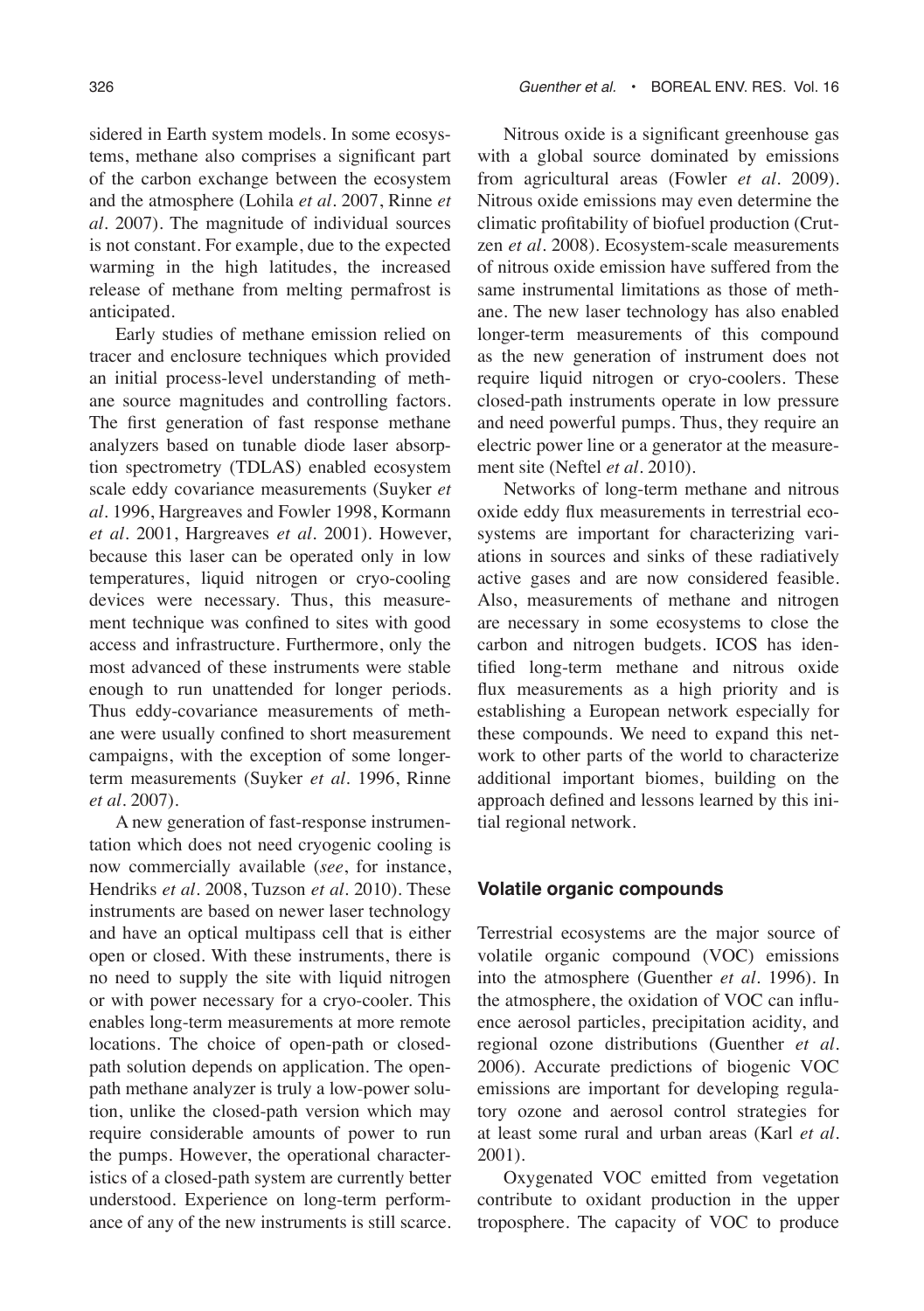aerosol particles is an active area of research: it is well known that VOC serve as precursors to organic aerosol particles which, in turn, have a direct (reflecting sunlight back to space) and indirect (cloud formation) effect on the global radiation balance (Kulmala *et al*. 2004b). These organic carbon emissions are also a minor but potentially significant pathway for the flow of carbon between an ecosystem and the atmosphere (Guenther 2002).

One of the great challenges associated with characterizing biogenic VOC (BVOC) is the large variety of compounds. Isoprene is the single most important BVOC with an emission that is about half of the global BVOC emission (Guenther *et al*. 2006). Many monoterpenes have been observed in the atmosphere but only a few, such as  $\alpha$ -pinene, make a significant contribution to the global total emissions. The dominant sesquiterpenes, such as *β*-caryophyllene, have lifetimes of only minutes in the atmosphere and so are present at very low levels but their reaction products may be an important source of secondary organic aerosol. Oxygenated BVOC include a wide range of alcohols, aldehydes, ketones, acids, ethers, and esters but are dominated by relatively low molecular weight compounds such as methanol, acetaldehyde and acetone. Other BVOC include alkanes (e.g., heptane), alkenes (e.g., ethene), arenes (e.g., toluene), sulfur compounds (e.g., dimethyl sulfide), and nitrogen compounds (e.g., hydrogen cyanide). Observations of land–atmosphere interactions must include not only primary emissions but also the larger number of reaction products that impact atmospheric oxidants and particle formation and growth.

For the plant, the production of BVOC requires a significant allocation of resources, which leads to the question of why plants would produce these compounds if they merely end up being lost into the atmosphere. We know that at least some BVOC emissions have an important biological role although there are other cases where the purpose remains a mystery. One of the best known biological roles is the use of BVOC by plants to attract pollinators and seed dispersers. Insects and animals are also known to use BVOC for a variety of other signaling activities. Some VOC are emitted from a limited number

of plants or for only a limited time but emissions can be high for certain conditions and locations. Examples of this include large emission of linalool from stands of flowering plants and large emissions of methyl salicylate from stressed vegetation. Emission variations are driven by environmental conditions (light and temperature) and land-cover characteristics (foliar biomass and plant species composition) that result in variations of more than an order of magnitude for different ecosystems and for different seasons at the same location. The large variety of compounds, biological roles, and complex controlling variables make quantitative predictions of BVOC emissions a challenging task. The lack of longterm observations is a major limitation for parameterizing and evaluating existing models.

Fast-response analyzers suitable for eddycovariance flux measurements of the most important BVOC are commercially available. They include a chemiluminescence analyzer for isoprene (Guenther and Hills 1998) and PTRMS (Proton Transfer Reaction Mass Spectrometry for a wide range of BVOC (Karl *et al*. 2001). Several studies have reported long-term BVOC eddy flux measurements (Pressley *et al*. 2005, Holzinger *et al*. 2006). These efforts have demonstrated the feasibility of long-term measurements and the value for improving understanding of the processes controlling these emissions. This is particularly important since these studies have shown that BVOC emissions are particularly sensitive to environmental and land-cover change. However, the considerable expense and expertise required for operating these direct eddy covariance measurements may limit long-term BVOC measurements to relatively few sites, such as the flagship sites described in the following section. An alternative for a widespread network is the utilization of another micrometeorological flux technique called REA (relaxed eddy accumulation). Inexpensive, low-power and reliable REA systems for measuring BVOC fluxes (Guenther *et al*. 1996, Ciccioli *et al*. 2003) could be deployed at a large number of flux tower sites. However, the samples collected by the REA systems would probably have to be shipped to a laboratory for analysis. Consequently, VOC fluxes would not be measured continuously. Given the relatively good understanding of diurnal VOC emission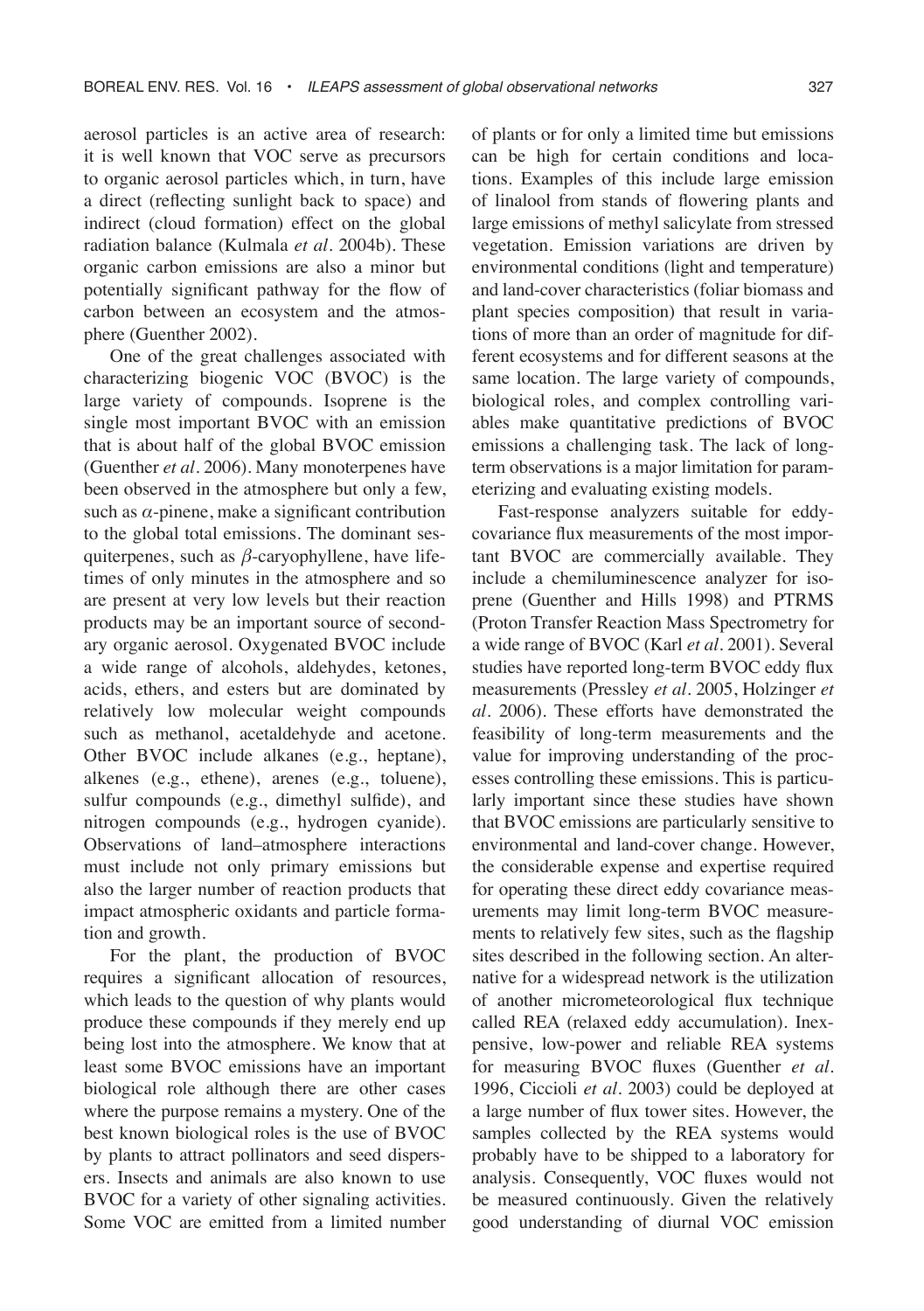variations and the poor understanding of seasonal to interannual variations and regional distributions, periodic REA measurements can provide a valuable contribution to our understanding of the processes controlling VOC emissions.

#### **Reactive nitrogen**

Nitrogen (N) plays a key role in regulating plant growth and photosynthesis. In the atmosphere, nitrogen is a key mediator in many photochemical processes and plays critical roles in tropospheric ozone production, acid deposition and aerosol formation. Nitrogen deposition can occur either from direct deposition of gaseous or aerosol nitrogen (dry deposition) or dissolved within precipitation (wet deposition). Wet deposition of nitrogen is the focus of several existing long-term observation networks (Baumgaudner *et al*. 2002, Vet *et al*. 2005, Erisman 2005) and will not be discussed here. Dry deposition of N-species is rarely measured on a routine basis. The exchange of gas- and aerosol-phase nitrogen between the atmosphere and biosphere is exceedingly complex since all of the various forms of atmospheric nitrogen have their own deposition characteristics as well as different chemical production and loss mechanisms that operate on a range of time scales. Reactive nitrogen compounds can be classified into three main groups: (1) ammonia and amines, (2) aerosol-N (which includes ammonium and nitrate) and (3) oxidized-N which is often referred to as  $\text{NO}_y$ .

 $NO<sub>y</sub>$  is typically used to refer to the sum of oxidized nitrogen species in the atmosphere. It consists primarily of NO,  $NO_2$ ,  $HNO_3$  and gas phase N-containing organics (peroxyacetyl compounds, organic nitrates, etc.). There are smaller contributions from compounds such as HONO,  $N_2O_5$ , and  $NO_3$ , but because of their short atmospheric lifetimes, these are a small portion of the concentration budget. The intrinsic problem with NO<sub>y</sub> deposition is that each species has different surface exchange characteristics and the concentrations vary with photochemical processing in the atmosphere. Even though  $HNO<sub>3</sub>$  is often a small fraction of  $NO<sub>y</sub>$  concentration (5%–25%, Williams *et al*. 1997), it is typically the major contributor to NOy flux (Horii *et al*. 2006, Sievering *et al*. 1996). To our knowledge, there has not been a study that directly measures fluxes of all of the  $NO<sub>y</sub>$  species; these studies are usually undertaken by either measuring concentrations coupled with inferential deposition modeling (Zhang *et al*. 2009, Trebs *et al*. 2006) or by measuring fluxes of selected species and modeling others (Horii *et al*. 2006). At present, the difficulty in measuring fluxes of all the individual NO<sub>y</sub> species make long-term monitoring of exchanges of all the components of  $\mathrm{NO}_\mathrm{y}$  intractable; however, certain aspects of NO<sub>y</sub> deposition could be targeted.

Knowing the total amount of oxidized nitrogen entering an ecosystem via dry deposition would be useful information for modeling of ecosystem productivity. Some existing instruments are capable of measuring eddy covariance fluxes of total  $NO<sub>y</sub>$ . Whereas some of these are fairly specialized (Farmer *et al*. 2006), some are commercially available with some minor modifications (Munger *et al*. 1996, Turnipseed *et al*. 2006). The work of Munger *et al*. (1996) also demonstrated the feasibility of using this modified-commercial system for long-term measurements over several years. The technique is based on the familiar ozone-induced chemiluminescence detection of NO. The key for using this method for  $NO<sub>y</sub>$  is to rapidly convert all of the different  $NO<sub>y</sub>$  species to NO at the inlet of the instrument (close to the path of the sonic anemometer for eddy covariance measurements) by means of a heated gold catalyst. NO can then be transported through tubing to a commercial NO instrument. These analyzers typically have adequate sensitivity and can be modified for the fast sampling rates (1 to 10 Hz) necessary. These measurements do require significant power (~500 watts) and expertise. Thus, they may not be feasible at all locations.

Fluxes of certain species of  $NO<sub>y</sub>$  can be measured by eddy covariance. NO and  $\text{NO}_2^{\text{}}$  (collectively known as  $NO<sub>x</sub>$ ) have long been of interest to micrometeorologists since they rapidly interconvert on a scale of a few minutes (similar to that of local turbulence). Therefore, any direct micrometeorological flux measurement of either of these species is affected by the photochemical partitioning. In terms of total nitrogen deposition, the surface fluxes of NO and  $NO<sub>2</sub>$  often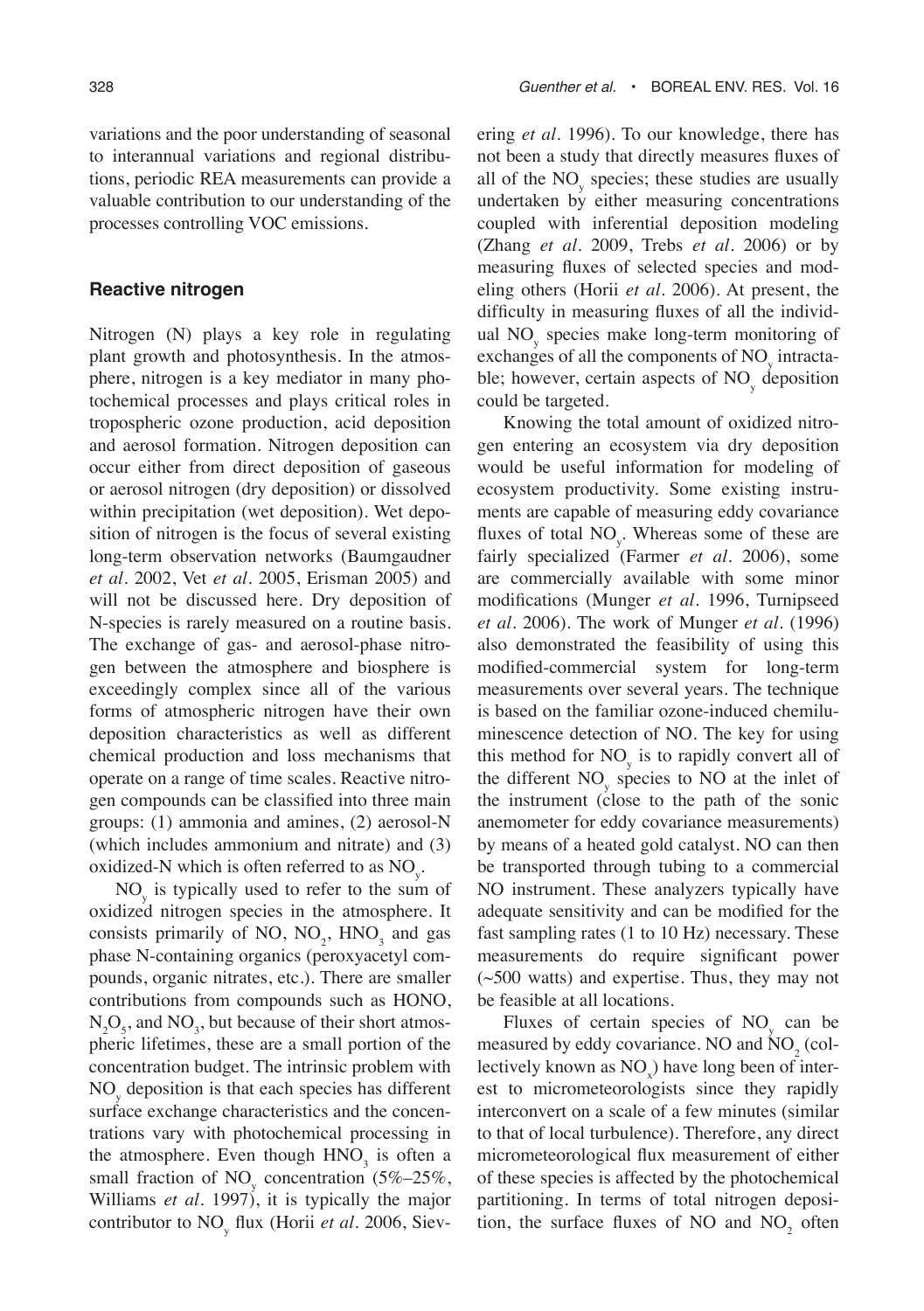offset each other to some degree: NO is emitted from soils whereas  $NO<sub>2</sub>$  is taken up via stomata in vegetation. However, owing to their fast photochemical interconversion and different source/ sink vertical profiles, the surface exchange of these compounds are often quite complicated. There are very few long-term studies of NO/NO<sub>2</sub> surface exchange (Rummel *et al*. 2002, Farmer *et al*. 2006, Horii *et al*. 2006); many studies to date have used long-term NO and  $NO<sub>2</sub>$  concentrations and then inferred deposition (Zhang *et al*. 2009, Trebs *et al*. 2006).

As mentioned above, NO can be measured at high sampling rates using its gas-phase chemiluminescent reaction with ozone. Although several techniques exist for the detection of  $NO<sub>2</sub>$  (laser flurorescence, etc.), the most common (and commercially available) approach is to convert  $NO<sub>2</sub>$ to NO via either photolysis or a heated molybdenum catalyst. The NO produced is then detected via chemiluminescence, so that a single instrument can be used for both NO and  $NO_2$ .

Recent work has demonstrated that fluxes of peroxynitrate compounds can be measured by eddy covariance (Turnipseed *et al*. 2006) using a Chemical Ionization/Mass Spectrometric (CIMS) technique (Slusher *et al*. 2004). Wolfe *et al*. (2009) used this technique to measure EC fluxes of several peroxynitrate compounds (focusing primarily on peroxyacetylnitrate or PAN) over an entire season. This does imply that long-term flux studies are feasible; however, this instrumentation is not commercially available and the technique does require considerable power and expertise that is not available at most network flux tower sites.

Nitric acid  $(HNO<sub>3</sub>)$  is of utmost importance for understanding the dry deposition of nitrogen. Along with ammonia,  $HNO<sub>3</sub>$  is deposited very rapidly to nearly all surfaces and typically constitutes a majority of the deposited  $NO<sub>y</sub>$ . However, the same properties that make  $HNO<sub>3</sub>$ important in total N-deposition make it very difficult to measure. There is currently no method specific to  $HNO<sub>3</sub>$  that has been used successfully to determine eddy-covariance fluxes. Therefore, micrometeorological methods that rely on integrated samples, such as the gradient or relaxededdy accumulation techniques, are the only viable alternative (Pryor *et al*. 2002). However,

these methods are often labor-intensive and as such, not very suitable for long-term continuous measurements.

A long-term reactive nitrogen land–atmosphere flux network is necessary to quantify nitrogen inputs to ecosystems and to understand biogenic contributions to atmospheric reactive nitrogen. The ICP Forest Programme has demonstrated the value of these observations with the use a simple canopy budget model to assess total nitrogen deposition (Staelens *et al*. 2009). Instrumentation exists for using eddy covariance for measuring the sum of some reactive nitrogen species although additional effort is necessary to characterize which species are being measured. NEON has identified long-term  $NO<sub>y</sub>$  flux measurements as a priority and is including  $NO<sub>y</sub>$  eddy flux measurements as a component of NEON. The experience gained by NEON will be valuable in determining whether and how to expand this measurement to a global reactive nitrogen flux network.

#### **Ozone**

Ozone is one of the most important atmospheric oxidants and plays a key role in atmospheric oxidation processes, so understanding all of its formation and loss processes (including deposition) is important for understanding tropospheric photochemistry. It also inhibits plant growth via its uptake into stomata of vegetation. Depending upon concentration level, these effects can be either acute or chronic. Acute symptoms of plant stress are seldom seem in natural ecosystems at typical ozone levels; however, chronic effects develop over long time scales (years) and thus, long-term monitoring is required to assess this type of plant damage.

Monitoring ozone concentrations is not sufficient for assessing ozone damage since it does not account for the amount of ozone that is taken up by a plant. Direct micrometeorological fluxes of ozone measure the sum of the uptake via the stomata as well as to other surfaces (cuticles, bark, soils). The stomatal uptake is the only component associated with ozone damage so assessments typically use models of stomatal conductance, along with measured ozone concentration,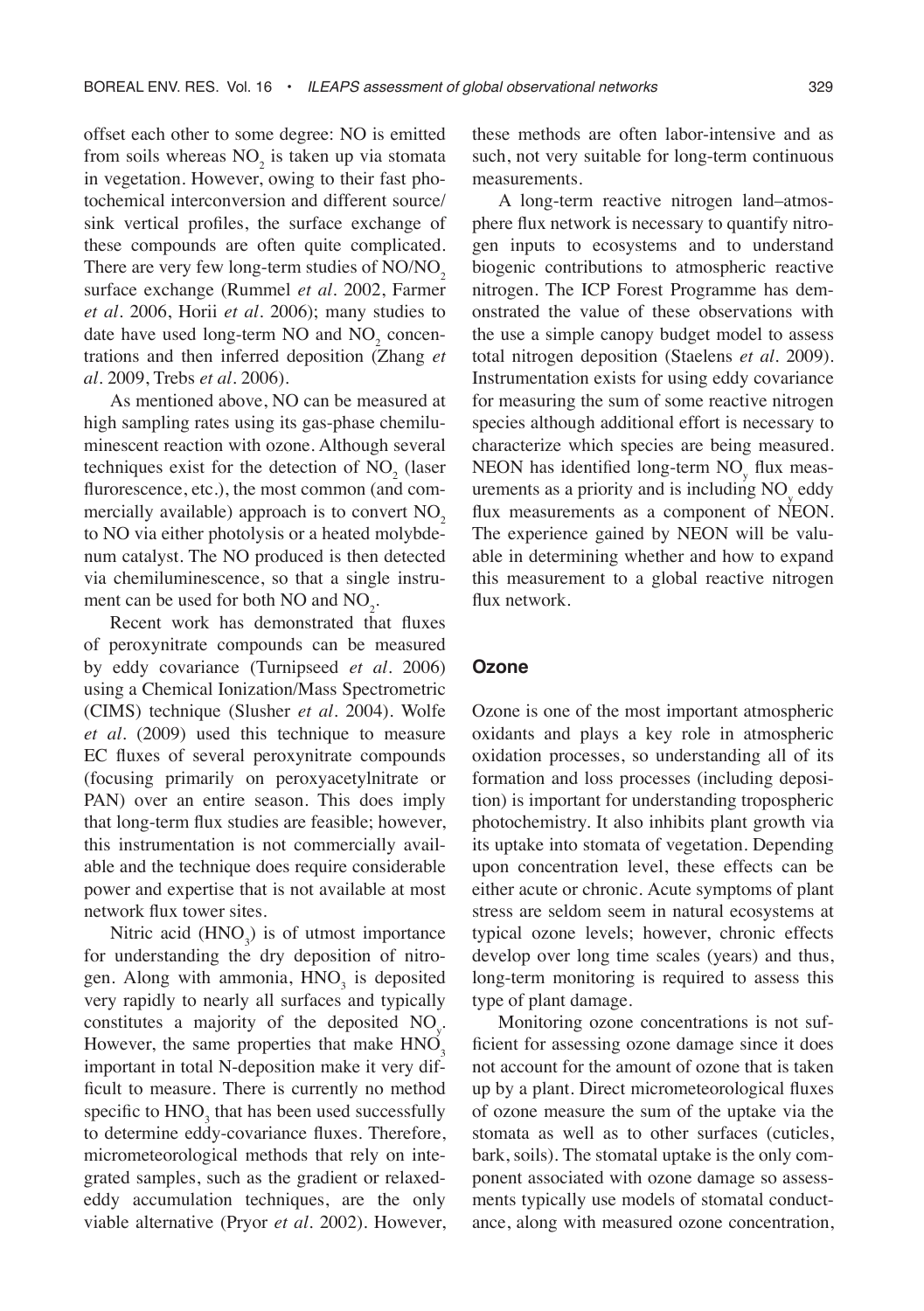to estimate the stomatal deposition fraction. The parameters needed to model ecosystem-level stomatal conductance (vapor pressure deficit, latent heat flux, etc.) and the  $O_3$  concentration are the necessary inputs for these models.

Most of these parameters are routinely measured at the nearly 500 flux tower sites designed to monitor energy, water and  $CO<sub>2</sub>$  exchange (*see* previous section). The technology for monitoring  $O_3$  concentration using UV-absorbance is well developed, relatively inexpensive and requires little maintenance. Several new  $O_3$  monitors now exist that operate at very low power, which means that  $O_3$  concentration measurements could be added to nearly all of the existing flux sites at a relatively low cost and effort.

Quantification of the total atmospheric loss of ozone is necessary for understanding the photochemistry of ozone and requires a direct measurement of the total deposition flux. Furthermore, recent studies have also shown that the non-stomatal portion of the flux may, in part, be due to chemical reactions with highly reactive species (NO, organics) that are emitted from either soils or vegetation (Kurpius *et al*. 2005). Rapid oxidation of high-molecularweight organics by ozone may then contribute to aerosol formation. Therefore, both the total flux and the parameters necessary for modeling of the stomatal contribution need to be measured.

Several previous studies have reported on long-term continuous monitoring of ozone flux (Mikkelson *et al*. 2004, Fares *et al*. 2010, Munger *et al*. 1996, Hogg *et al*. 2007). Many techniques based on chemiluminescence are capable of sampling rates amenable to using eddy covariance. Note that all of the long-term studies mentioned above used a different method of ozone detection. All of these techniques have their advantages and disadvantages (Kalnajs and Avallone 2010, Muller *et al*. 2010), but all require more effort to run as continuous longterm measurements than the familiar  $CO<sub>2</sub>$  and H2 O instrumentation currently available. Furthermore, all of these techniques must be run in parallel with a more stable, slow-response ozone analyzer (typically a UV-absorbance monitor) for calibration purposes. Muller *et al*. (2010) also showed that with "dry" chemiluminescence

detectors (where ozone reacts with a dye impregnated on a solid substrate), the way the calibration is carried out can affect the derived flux. Recently developed fast-response instruments based on UV-absorbance (Kalnajs and Avallone 2010) could alleviate many of the calibration and stability issues related to chemiluminescence instruments; however, these are still in development and not commercially available.

A long-term land–atmosphere flux network for ozone is necessary for quantifying the influence of this chemical on ecosystem health. A network would be particularly valuable for improving Earth system models if it could provide measurements of stomatal and non-stomatal components of ozone deposition. NEON has identified long-term ozone flux measurements as a priority and is including ozone flux-gradient measurements as a component of NEON. This could be a worthwhile approach for a global flux network although continued improvements in UV-absorbance techniques for ozone eddy covariance measurements could provide a better alternative.

#### **Aerosol particles**

Aerosol particles have important roles in both climate and air quality. However, they are among the most difficult to accurately represent in Earth system models because of their highly complicated production and loss mechanisms and complex atmospheric effects. Long-term measurements of particle fluxes, including size resolved measurements of chemical composition and physical properties, are necessary for understanding how atmospheric distributions and ecosystem inputs will respond to changes in the Earth system. Land ecosystems are a major source of atmospheric particles, including both direct emissions (dust, pollen, etc.) and the atmospheric formation and growth of particles from the surface emission of precursor gases (gas-to-particle conversion, Kulmala *et al*. 2004a, 2004b). Dry and wet deposition to land surfaces is also a major loss process for atmospheric particles.

Particle number fluxes have been derived with the eddy covariance technique since the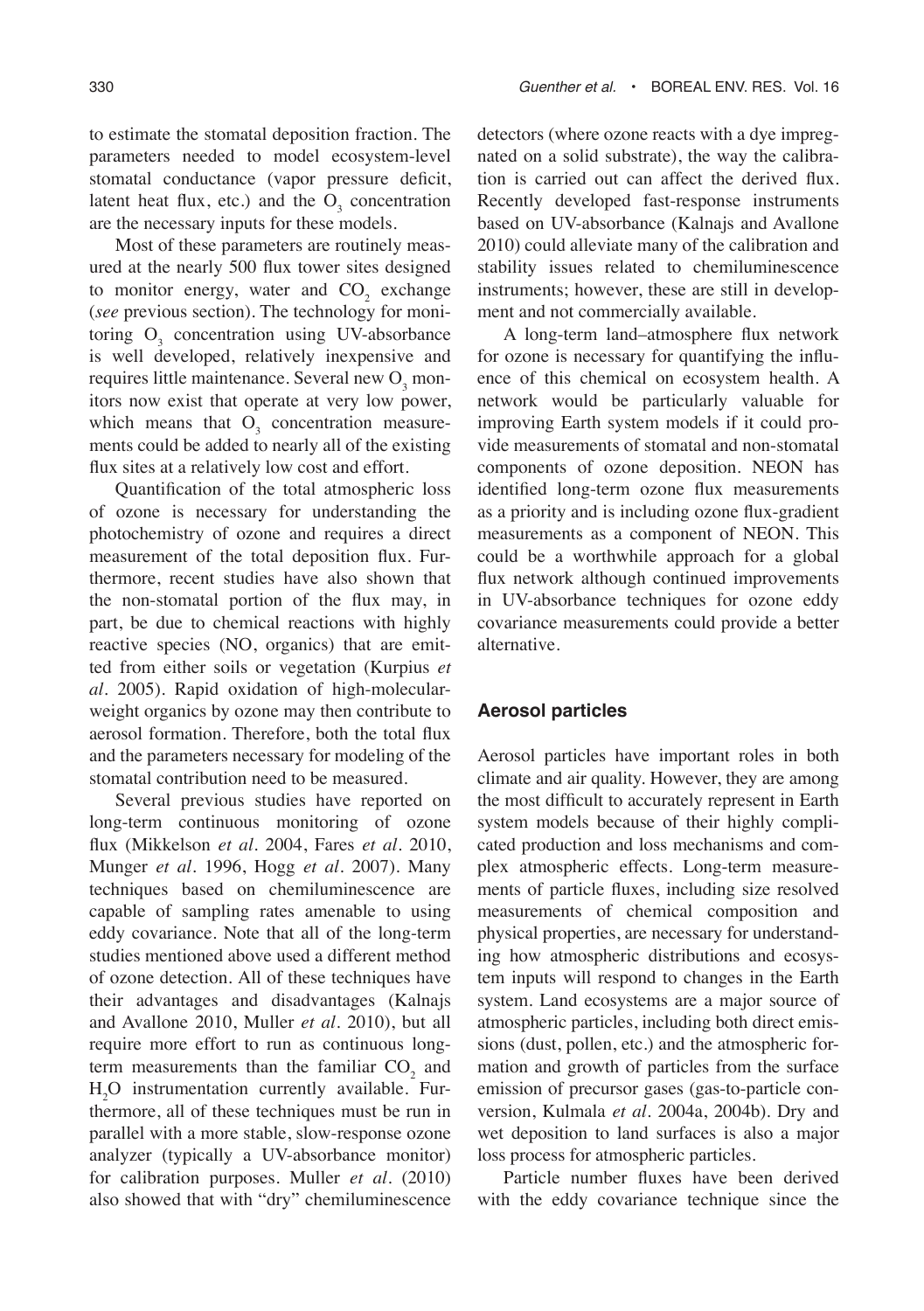late 1970s (e.g. Wesley *et al*. 1977). Characterizing the chemical composition or resolved size distributions is more challenging but the eddy covariance approach has now been applied for this as well (Pryor *et al*. 2008, Nemitz *et al*. 2008). Relatively low-cost and low-power fastresponse sensors suitable for measuring total particle number using the eddy covariance technique with condensation particle counters or optical particle counters are commercially available. Size-resolved aerosol particle fluxes have been measured by eddy covariance with optical particle counter (Katen and Hubbe1985) or electric low-pressure impactor (Schmidt and Klemm 2008, Damay *et al*. 2009), or by REA method (Gaman *et al*. 2004, Grönholm *et al*. 2007).

Recently, long-term observations of particle concentrations and their formation and growth rates have been performed all around Europe (Manninen *et al*. 2010). Long-term eddy flux measurements of particle numbers are feasible but have not been implemented in a regional or global network. Eddy covariance methods for quantifying size resolved chemical composition, particle fluxes and the chemical composition of particle fluxes would be particularly valuable for improving Earth system understanding but the available approaches require instrumentation that are currently suitable only for the flagship sites described below.

#### **Other constituents**

There are other constituents exchanged between terrestrial ecosystems and the atmosphere that have significant roles in the Earth system. These include carbon monoxide (CO), sulfur dioxide  $(SO_2)$ , reduced sulfur gases, halogens, and particles containing elements such as phosphorus that can be a limiting nutrient in some ecosystems. Fast-response sensors suitable for eddy flux measurements have been developed for some of these, and could be developed for others, but their relatively high cost and operational constraints limit long-term flux measurements. Additional studies are required to determine if a long-term observational network of any of these land–atmosphere processes would be beneficial.

### **Flagship level: comprehensive measurements**

One of the most exciting aspects of the projects advocated by iLEAPS are the opportunities for scientific interaction among biologists, ecologists, hydrologists, micrometeorologists, atmospheric chemists and physicists, and other scientists. Previously, multi-disciplinary collaboration was often limited to studies led by scientists of one discipline with participants from other disciplines in a relatively minor supporting role. Future advances in understanding land ecosystem–atmosphere interactions will likely stem from collaborative studies where participants tackle key scientific issues from the point of view of several different disciplines. One of the most effective means of accomplishing this is through the development of flagship sites with a comprehensive suite of long-term multi-disciplinary measurements that can provide supporting information for intensive campaigns focused on a wide range of biological, physical and chemical processes. Among the core measurements for such sites are stable isotope measurements, ecosystem structure and functioning, mass spectrometer flux systems, boundary layer and cloud properties, and instrumentation for characterizing oxidants and particles and their precursors.

Since flagship stations are based on comprehensive, continuous measurements simultaneously observing greenhouse gases, reactive trace gases, and optical, physical and chemical properties of aerosol particles, their hygroscopicity and ability to act as cloud condensation nuclei (CCN), they can provide detailed data on different radiative forcing components. In addition, the data obtained from flagship stations can be utilized for investigating different feedbacks and linkages (Kulmala *et al.* 2004b). In order to connect observations to the regional scales where feedbacks can occur, these sites should be linked to networks, e.g. SpecNet (http://specnet.info/) and CEOS/CalVal (http://calvalportal.ceos.org) for up-scaling ground observations through satellite remote sensing.

An example of a flagship station is the SMEAR II station (Station for Measuring Forest Ecosystem–Atmosphere Relations) in southern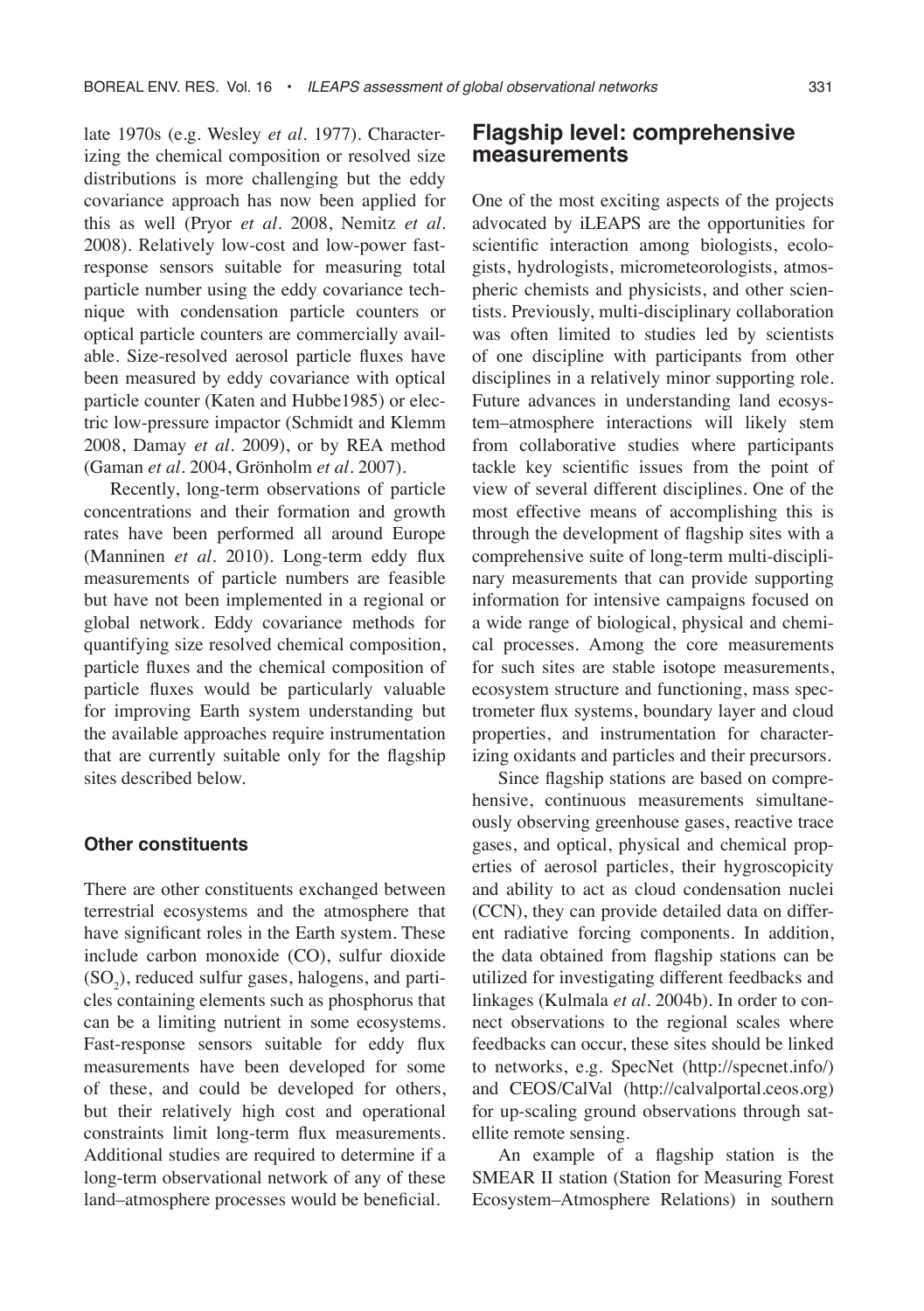Finland (Kulmala *et al.* 2001, Hari and Kulmala 2005). This station has operated continuously since 1996, and it continues to provide comprehensive data sets in the fields of atmospheric chemistry and physics, soil chemistry, and forest ecology, all produced with an inter- and multidisciplinary approach. The power of long-term continuous measurements has been shown, for instance, in the study comparing new particle formation over solar cycles with cosmic-ray-induced ionization (Kulmala *et al.* 2010). The observation program at the SMEAR II station includes air ions (their mobility and composition), and composition and fluxes of VOC using time-of-flight mass spectrometers (Ehn *et al.* 2010).

Detailed measurements of ecosystem structure and functioning are another necessary component of a long-term land ecosystem–atmosphere measurement site. This includes information of variables such as the leaf area index (LAI), above- and below-ground biomass, plant species composition, and stable isotopes. Repeated airborne remote sensing using LIDAR and imaging spectrometers are necessary to provide a time series of detailed three-dimensional distribution of these variables across a site. Stable-isotope techniques can improve our understanding of the sources and sinks of  $CO<sub>2</sub>$ , water vapor, reactive trace gases, and particles including the partitioning of fluxes into individual components (transpiration and evaporation components of water vapor fluxes and photosynthesis and respiration components of  $CO<sub>2</sub>$ fluxes). Ecosystem manipulation studies (controlled drought, warming,  $CO_2$  enrichment) are an important activity for comprehensive land ecosystem–atmosphere research sites.

# **Conclusions**

The community investigating land–atmosphere interactions faces a daunting number of complex processes controlling transport and transformation at the land–atmosphere interface as well as an enormous diversity among the Earth's ecosystems. Quantifying these processes with the precision necessary for parameterizing and evaluating Earth system models requires intensive campaigns focused on specific processes as

well as long-term observation networks providing continuous and high-frequency time series of fluxes and driving variables. The ecological, hydrological and atmospheric communities have separately developed networks of ecological field stations, instrumented hydrological watersheds and atmospheric monitoring networks. A major step towards integrating these efforts has been accomplished by the FLUXNET global network of eddy covariance tower sites measuring fluxes of carbon dioxide, water vapor and energy between land ecosystems and the atmosphere. FLUXNET has established an initial framework for a global land ecosystem–atmosphere observational network to allow integration of data across sites and time and by designing data systems that facilitate the exchange of scientific information.

A continuation of these advances is necessary to obtain a global observational network that can transform our understanding of land ecosystem–atmosphere interactions and feedbacks that will improve the ability of Earth system models to address global environmental problems. This should include the following activities:

- 1. Stable long-term funding should be secured in order to continue the established FLUX-NET activities.
- 2. At a subset of FLUXNET sites, measurements should be extended to include fluxes of particles, ozone and biogenic volatile organic compounds (BVOC).
- 3. Regional networks, such as ICOS and NEON, that include long-term flux measurements of methane, nitrous oxide, and  $NO<sub>y</sub>$ , should be extended to other regions.
- 4. "Flagship" level sites representing the major global biomes should be maintained or established with a comprehensive suite of longterm multi-disciplinary measurements providing sufficient information for investigating the complex linkages between biological, physical and chemical processes.
- 5. A strategy should be determined for locating sites in representative locations and for developing an optimal balance for distributing resources among basic, advanced and flagship sites.

The support of surface, boundary layer, and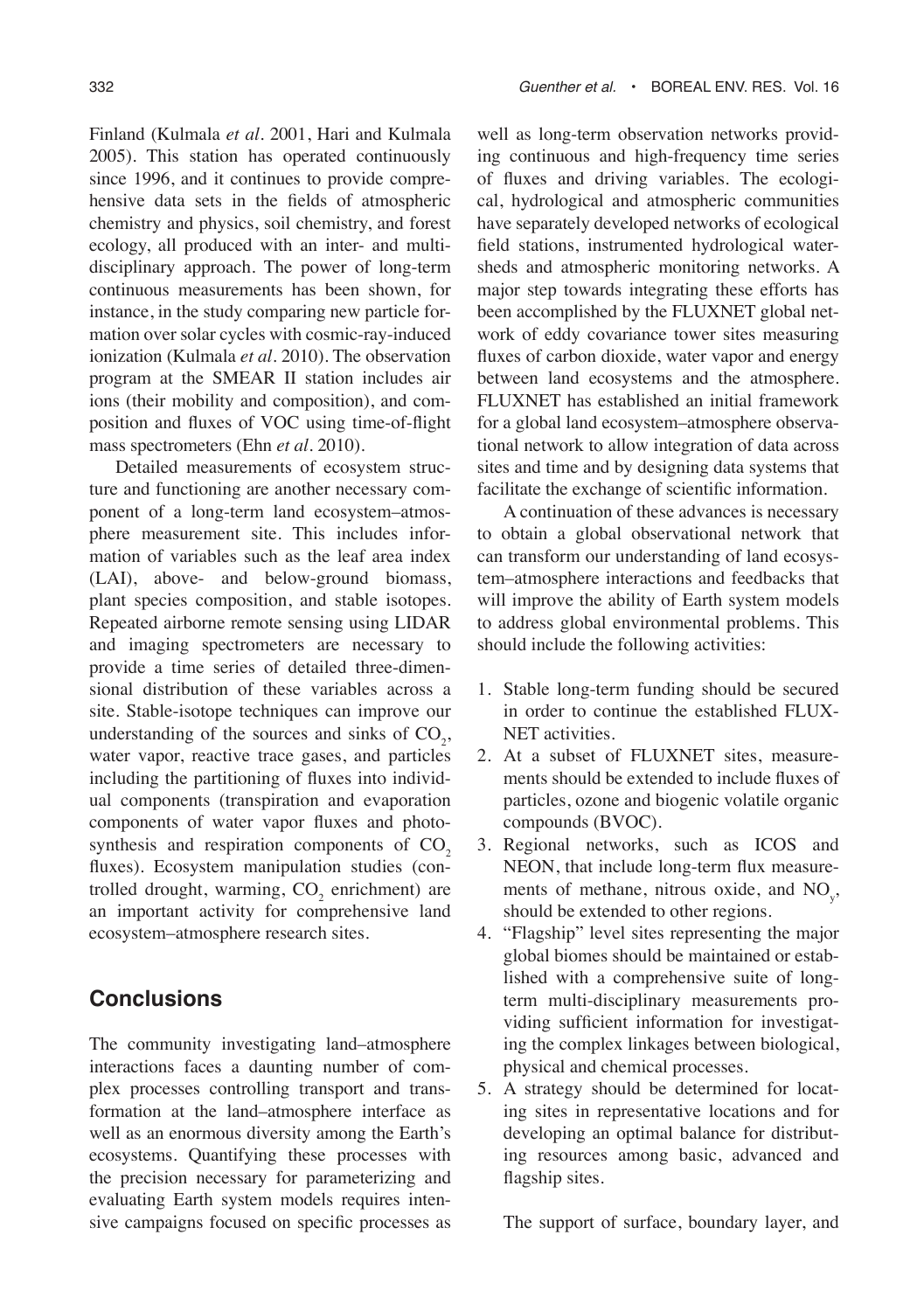satellite Earth observations and integration with Earth system models is essential for obtaining new and reliable knowledge for scientists and policy makers to the benefit of society. This requires increased collaboration, development and advancement of the land ecosystem–atmosphere networks that are vital to monitoring, understanding and predicting the earth system.

### **References**

- Arneth A., Harrison S.P., Zaehle S., Tsigaridis K., Menon S., Bartlein P.J., Feichter J., Korhola A., Kulmala M., O'Donnell D., Schurgers G., Sorvari S. & Vesala T. 2010. Terrestrial biogeochemical feedbacks in the climate system. *Nature Geoscience* 3: 525–532.
- Baldocchi D. 2008. "Breathing" of the terrestrial biosphere: lessons learned from a global network of carbon dioxide flux measurement systems. *Australian Journal of Botany* 56: 1–26.
- Baldocchi D., Falge E., Gu L., Olson R., Hollinger D., Running S., Anthoni P., Bernhofer C., Davis K., Evans R., Fuentes J., Goldstein A., Katul G., Law B., Lee X., Malhi Y., Meyers T., Munger W., Oechel W., Paw K.T., Pilegaard K., Schmid H.P., Valentini R., Verma S., Vesala T., Wilson K. & Wofsy S. 2001. FLUXNET: a new tool to study the temporal and spatial variability of ecosystem-scale carbon dioxide, water vapor, and energy flux densities. *Bulletin of the American Meteorological Society* 82: 2415–2434.
- Baumgardner R.E., Lavery T.F.Jr., Rogers C.M. & Isil S.S. 2002. Estimates of the atmospheric deposition of sulfur and nitrogen species: Clean Air Status and Trends Network, 1990–2000. *Environ. Sci. Technol*. 36: 2614–2629.
- Beer C., Reichstein M., Tomelleri E., Ciais P., Jung M., Carvalhais N., Rödenbeck N., Arain M.A., Baldocchi D., Bonan G.B., Bondeau A., Cescatti A., Lasslop G., Lindroth A., Lomas M., Luyssaert S., Margolis H., Oleson K.W., Roupsard O., Veenendaal E., Viovy N., Williams C., Woodward F.I. & Papale D. 2010. Terrestrial gross carbon dioxide uptake: global distribution and covariation with climate. *Science* 329: 834.
- Bonan G.B. 2008. Forests and climate change: forcings, feedbacks, and the climate benefits of forests. *Science* 320: 1444–1449.
- Ciccioli P., Brancaleonia E., Frattonia M., Martaa S., Brachettia A., Vitullo M., Tironeb G. & Valentini R. 2003. Relaxed eddy accumulation, a new technique for measuring emission and deposition fluxes of volatile organic compounds by capillary gas chromatography and mass spectrometry. *J. Chromatogr. A* 985: 283–296.
- Crutzen P.J., Mosier A.R., Smith K.A. & Winiwarter W. 2008.  $N_2O$  release from agro-biofuel production negates global warming reduction by replacing fossil fuels. *Atm. Chem. Phys.* 8: 389–395.

Damay P.E., Maro D., Coppalle A., Lamaud E., Connan O.,

Hebert D., Talbaut M. & Irvine M. 2009. Size-resolved eddy covariance measurements of fine particle vertical fluxes. *J. Aerosol. Sci.* 40: 1050–1058.

- Dunn A., Barford C., Wofsy S., Goulden M. & Daube B. 2007. A long-term record of carbon exchange in a boreal black spruce forest: means, responses to interannual variability, and decadal trends. *Global Change Biology*  13: 577–590.
- Ehn M., Junninen H., Petäjä T., Kurten T., Kerminen V.-M., Schobesberger S., Manninen H.E., Ortega I.K., Vehkamäki H., Kulmala M. & Worsnop D.R. 2010. Composition and temporal behavior of ambient ions in the boreal forest. *Atmos. Chem. Phys*. 10: 8513–8530.
- Erisman J.W. Hensen A., Fowler D., Flechard C.R., Grüner A., Spindler G., Duyzer J.H., Weststrate H., Römer F., Vonk A.W. & Jaarsveld H. 2001. Dry deposition monitoring in Europe. *Water Air Soil Pollut. Focus* 1: 17–27.
- Fares S., McKay M., Holzinger R. & Goldstein A.H. 2010. Ozone fluxes in a *Pinus ponderosa* ecosystem are dominated by non-stomatal processes: evidence from longterm continuous measurements. *Agric. And For. Meteorol.* 150: 420–431.
- Farmer D.K., Wooldridge P.J. & Cohen R.C. 2006. Application of thermal-dissociation laser induced fluorescence (TD-LIF) to measurement of  $HNO<sub>3</sub>$ , salkyl nitrates, speroxy nitrates, and  $NO<sub>2</sub>$  fluxes using eddy covariance. *Atmos. Chem. Phys.* 6: 3471–3486.
- Fowler D., Pilegaard K., Sutton M.A., Ambus P., Raivonen M., Duyzer J., Simpson D., Fagerli H., Fuzzi S., Schjoerring J.K., Granier C., Neftel A., Isaksen I.S.A., Laj P., Maione M., Monks P.S., Burkhardt J., Daemmgen U., Neirynck J., Personne E., Wichink-Kruit R., Butterbach-Bahl K., Flechard C., Tuovinen J.P., Coyle M., Gerosa G., Loubet B., Altimir N., Gruenhage L., Ammann C., Cieslik S., Paoletti E., Mikkelsen T.N., Ro-Poulsen H., Cellier P., Cape J.N., Horvath L., Loreto F., Niinemets U., Palmer P.I., Rinne J., Misztal P., Nemitz E., Nilsson D., Pryor S., Gallagher M.W., Vesala T., Skiba U., Brueggemann N., Zechmeister-Boltenstern S., Williams J., O'Dowd C., Facchini M.C., de Leeuw G., Flossman A., Chaumerliac N. & Erisman J.W. 2009. Atmospheric composition change: ecosystems–atmosphere interactions. *Atmos Environ* 43: 5193–5267.
- Gaman A., Rannik Ü., Aalto P., Pohja T., Siivola E., Kulmala M. & Vesala, T. 2004. Relaxed eddy accumulation system for size resolved aerosol particle flux measurements. *J. Atmos. Oceanic Technol.* 21: 933–943.
- Grönholm T., Hiltunen V., Aalto P.P., Laakso L., Rinne J. Laakso L., Hyvönen S., Vesala T. & Kulmala M. 2007. Measurements of aerosol particle dry deposition velocities using relaxed eddy accumulation technique. *Tellus*  59: 381–386.
- Guenther A. 2002. The contribution of reactive carbon emissions from vegetation to the carbon balance of terrestrial ecosystems. *Chemosphere* 49: 837–844.
- Guenther A., Baugh W., Davis K., Hampton G., Harley P., Klinger L., Vierling L., Zimmerman P., Allwine E., Dilts S., Lamb B., Westberg H., Baldocchi D., Geron C. & Pierce T. 1996. Isoprene fluxes measured by enclosure, relaxed eddy accumulation, surface layer gradient,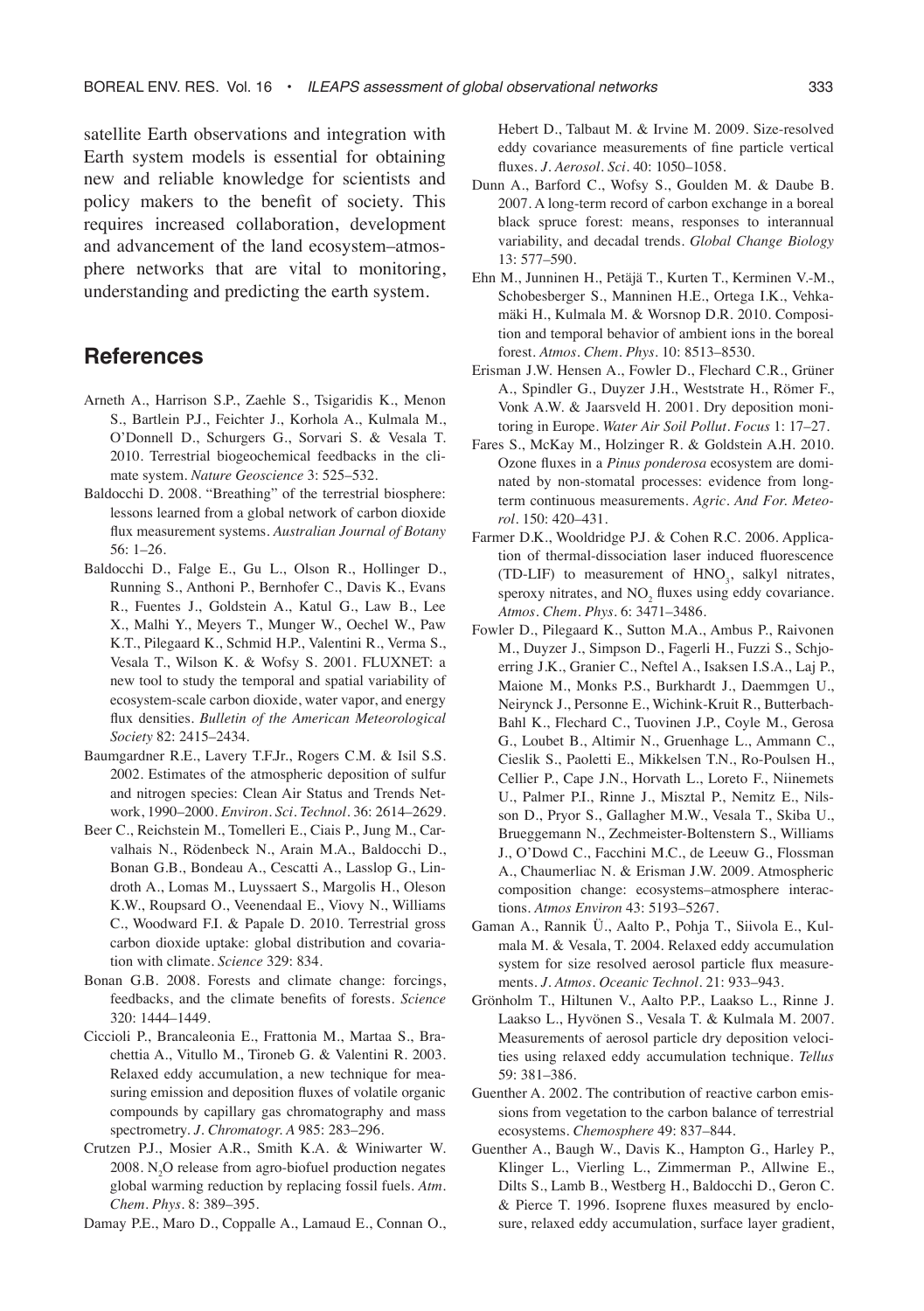mixed layer gradient, and mixed layer mass balance techniques. *J. Geophys. Res.-Atmos.* 101: 18555–18567.

- Guenther A.B. & Hills A.J. 1998. Eddy covariance measurement of isoprene fluxes. *J. Geophys. Res.* 103: 13145–13152.
- Guenther A., Karl T., Harley P., Wiedinmyer C., Palmer P. & Geron C. 2006. Estimates of global terrestrial isoprene emissions using MEGAN (Model of Emissions of Gases and Aerosols from Nature). *Atmos. Chem. Phys.* 6: 3181–3210.
- Hargreaves K.J. & Fowler D. 1998. Quantifying the effects of water table and soil temperature on the emission of methane from peat wetland at the field scale. *Atmos. Environ.* 32: 3275–3282.
- Hargreaves K.J., Fowler D., Pitcairn C.E.R. & Aurela M. 2001. Annual methane emission from Finnish mires estimated from eddy covariance campaign measurements. *Theor. Appl. Climatol.* 70: 203–213.
- Hari P. & Kulmala M. 2005. Station for Measuring Ecosystem–Atmosphere Relations (SMEAR II). *Boreal Env. Res.* 10: 315–322.
- Hari P., Andreae M.O., Kabat P. & Kulmala M. 2009. A comprehensive network of measuring stations to monitor climate change. *Boreal Env. Res.* 14: 442–446.
- Hendriks D.M.D., Dolman A.J., van der Molen M.K. & Van Huissteden J. 2008. A compact and stable eddy covariance setup for methane measurements using off-axis integrated cavity output spectroscopy. *Atmos. Chem. Phys.* 8: 431–443.
- Hogg A., Uddling J., Ellsworth D., Carroll M.A., Pressley S., Lamb B. & Vogel C. 2007. Stomatal and non-stomatal fluxes of ozone to a northern mixed hardwood forest. *Tellus* 59B: 514–525.
- Holzinger R., Lee A., McKay M. & Goldstein A.H. 2006. Seasonal variability of monoterpene emission factors for a ponderosa pine plantation in California. *Atmos. Chem. Phys.* 6: 1267–1274.
- Horii C., Munger J., Wofsy S., Zahniser M., Nelson D. & McManus J. 2006. Atmospheric reactive nitrogen concentration and flux budgets at a northeastern U.S. forest site. *Agric. For. Meteorol*. 136: 159–174.
- Jochheim H., Puhlmann M., Beese F., Berthold D., Einert P., Kallweit R., Konopatzky A., Meesenburg H., Meiwes K.-J., Raspe S., Schulte-Bisping H. & Shultz C. 2009. Modelling the carbon budget of intensive forest monitoring sites in Germany using the simulation model BIOME-BGC. *IForest*, doi:10.3832/ifor0475-002.
- Jung M., Reichstein M., Ciais P., Seneviratne S.I., Sheffield J., Goulden M.L., Bonan G., Cescatti A., Chen J., de Jeu R., Dolman A.J., Eugster W., Gerten D., Gianelle D., Gobron N., Heinke J., Kimball J., Law B.E., Montagnani L., Mu Q., Mueller B., Oleson K., Papale D., Richardson A.D., Roupsard O., Running S., Tomelleri E., Viovy N., Weber U., Williams C., Wood E., Zaehle S. & Zhang K. 2010. Recent decline in the global land evapotranspiration trend due to limited moisture supply. *Nature* 467: 951–954.
- Kalnajs L.E. & Avallone L.M. 2010. A novel lightweight lowpower dual-beam ozone photometer utilizing solid-state optoelectronics. *J. Atmos. Oceanic Tech.* 27: 869–880.
- Karl T., Guenther A., Lindinger C., Jordan A., Fall R. & Lindinger W. 2001. Eddy covariance measurements of oxygenated volatile organic compound fluxes from crop harvesting using a redesigned proton-transfer-reaction mass spectrometer. *J. Geophys. Res.-Atmos.* 106: 24157–24167.
- Katen P.C. & Hubbe J.M. 1985. An evaluation of optical particle counter measurements of the dry deposition of atmospheric aerosol particles. *J. Geophys. Res.* 90: 2145–2160.
- Kormann R., Müller H. & Werle P. 2001. Eddy flux measurements of methane over the fen "Murnauer Moos", 11°11´E, 47°39´N, using a fast tunable diode laser spectrometer. *Atmos. Environ.* 35: 2533–2544.
- Kulmala M., Hämeri K., Aalto P.P., Mäkelä J.M., Pirjola L., Nilsson E.D., Buzorius G., Rannik Ü., Dal Maso M., Seidl W., Hoffmann T., Jansson R., Hansson H.-C., Viisanen Y., Laaksonen A. & O'Dowd C.D. 2001. Overview of the international project on Biogenic aerosol formation in the boreal forest (BIOFOR). *Tellus* 53B: 324–343.
- Kulmala M., Suni T., Lehtinen K.E.J., Dal Maso M., Boy M., Reissell A., Rannik Ü., Aalto P., Keronen P., Hakola H., Bäck J., Hoffmann T., Vesala T. & Hari P. 2004b. A new feedback mechanism linking forests, aerosols, and climate. *Atmos. Chem. Phys*. 4: 557–562.
- Kulmala M., Vehkamäki H., Petäjä T., Dal Maso M., Lauri A., Kerminen V.-M., Birmili W. & McMurry P.H. 2004a. Formation and growth rates of ultrafine atmospheric particles: a review of observations. *J. Aerosol Sci.* 35: 143–176.
- Kulmala M., Riipinen I., Nieminen T., Hulkkonen M., Sogacheva L., Manninen H.E., Paasonen P., Petäjä T., Dal Maso M., Aalto P.P., Viljanen A., Usoskin I., Vainio R., Mirme S., Mirme A., Minikin A., Petzold A., Horrak U., Plass-Dulmer C., Birmili W. & Kerminen V.M. 2010. Atmospheric data over a solar cycle: no connection between galactic cosmic rays and new particle formation. *Atmos. Chem. Phys.* 10: 1885–1898.
- Kurpius M. & Goldstein A.H. 2003. Gas-phase chemistry dominates  $O_3$  loss to a forest, implying a source of aerosols and hydroxyl radicals to the atmosphere. *Geophys. Res. Lett.* 30: 1371–1374.
- Lohila A., Laurila T., Aurela M., Thum T., Tuovinen J.-P., Pihlatie M., Rinne J. & Vesala T. 2007. Micrometeorological measurements of methane and carbon dioxide fluxes at a municipal landfill. *Env. Sci. Tech.* 41: 2717– 2722.
- Mahecha M.D., Reichstein M., Carvalhais N., Lasslop G., Lange H., Seneviratne S.I., Vargas R., Ammann C., Arain M.A., Cescatti A., Janssens I.A., Migliavacca M., Montagnani L. & Richardson A.D. 2010. Global convergence in the temperature sensitivity of respiration at ecosystem level. *Science* 329: 838.
- Manninen H.E., Nieminen T., Asmi E., Gagné S., Häkkinen S., Lehtipalo K., Aalto P., Kivekäs N., Vana M., Mirme A., Mirme S., Hõrrak U., Plass-Dülmer C., Stange G., Kiss G., Hoffer A., Moerman M., Henzing B., Brinkenberg M., Kouvarakis G.N., Bougiatioti K., O'Dowd C., Ceburnis D., Arneth A., Svenningsson B.,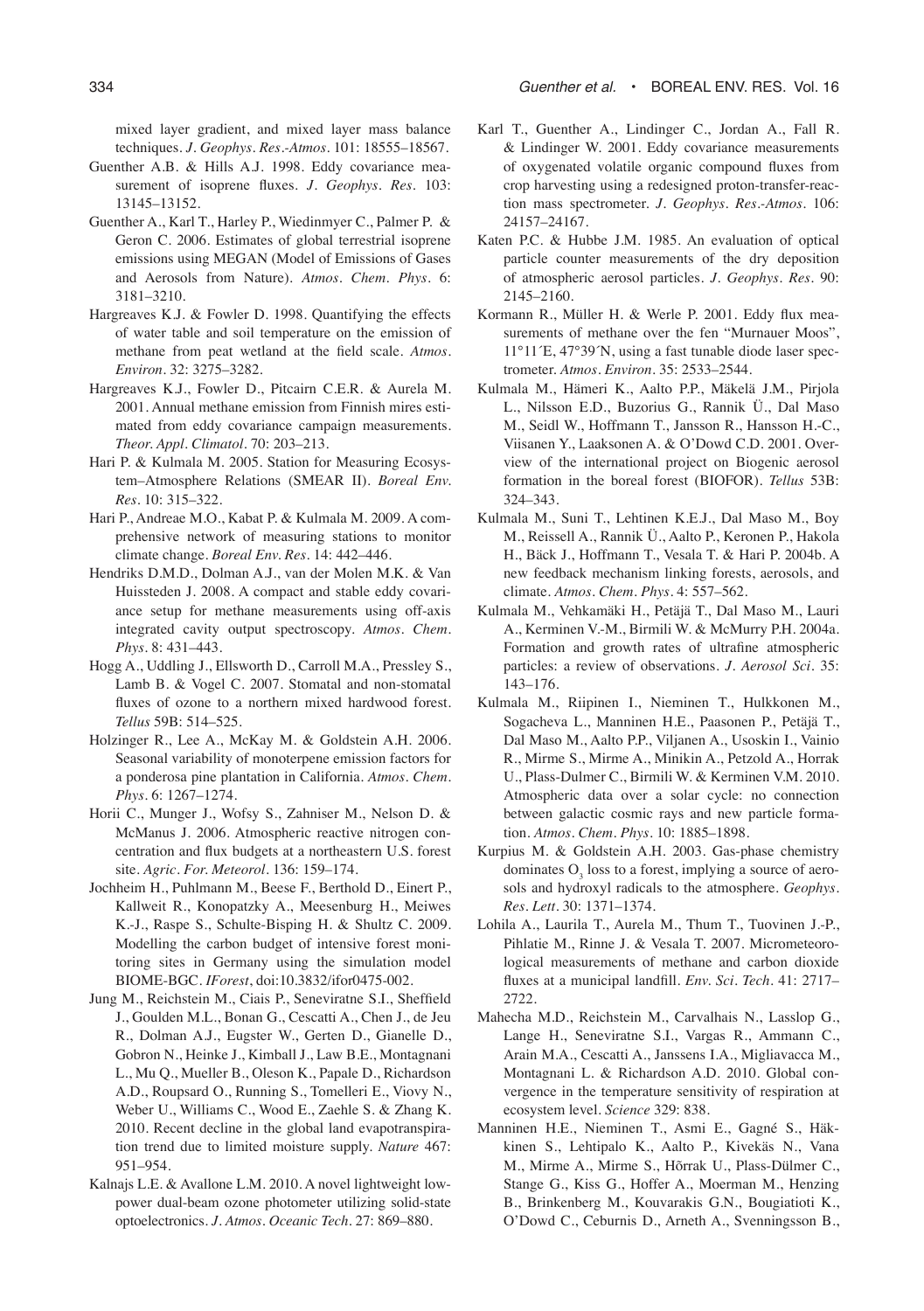Swietlicki E., Tarozzi L., Decesari S., Sonntag A., Birmili W., Wiedensohler A., Boulon J., Sellegri K., Laj P., Baltensperger U., Laaksonen A., Joutsensaari J., Petäjä T., Kerminen V.-M. & Kulmala M. 2010. EUCAARI ion spectrometer measurements at 12 European sites analysis of new particle formation events. *Atmos. Chem. Phys*. 10: 7907–7927.

- Mikkelsen T.N., Ro-Poulsen H., Hovmand M.F., Jensen N.O., Pilegaard K. & Egeløv A.H. 2004. Five-year measurements of ozone fluxes to a Danish Norway spruce canopy. *Atmos. Environ.* 38: 2361–2371.
- Monteith J. & Szeics G. 1960. The  $CO_2$  flux over a field of sugar beets. *Quart. J. Roy. Meteor. Soc.* 86: 205–214.
- Muller J.B., Percival C.J., Gallagher M.W., Fowler D., Coyle M. & Nemitz E. 2010. Sources of uncertainty in eddy covariance ozone flux measurements made by dry chemiluminescence fast response analysers. *Atmos. Meas. Tech.* 3: 163–176.
- Munger J.W., Wofsy S.C., Bakwin P.S., Fan S.M., Goulden M.L., Baube B.C., Goldstein A.H., Moore K.E. & Fitzjarrald D.R. 1996. Atmospheric deposition of reactive nitrogen oxides and ozone in a temperate deciduous forest and a subarctic woodland. 1. Measurements and mechanisms. *J. Geophys. Res.* 101: 12639–12657.
- Neftel A., Ammann C., Fischer C., Spirig, C.; Conen, F.; Emmenegger L., Tuzson B. & Wahlen S. 2010.  $N_2O$ exchange over managed grassland: application of a quantum cascade laser spectrometer for micrometeorological flux measurements. *Agric. For. Met.* 150: 775–785.
- Nemitz E., Jimenez J.L., Huffman J.A., Ulbrich I.M., Canagaratna M.R., Worsnop D.R. & Guenther A.B. 2008. An eddy-covariance system for the measurement of surface/atmosphere exchange fluxes of submicron aerosol chemical species — first application above an urban area. *Aerosol Sci. Tech.* 42: 636–657.
- Pressley S., Lamb B., Westberg H., Flaherty J., Chen J. & Vogel C. 2005. Long-term isoprene flux measurements above a northern hardwood forest. *J. Geophys. Res.*  110(D7), D07301, doi:10.1029/2004JD005523.
- Pryor S.C., Barthelmie R.J., Jensen B., Jensen N.O. & Sørensen L.L. 2002.  $HNO<sub>3</sub>$  fluxes to a deciduous forest derived using gradient and REA methods. *Atmos. Environ*. 36: 5993–5999.
- Pryor S.C., Gallagher M., Sievering H., Larsen S.E., Barthelmie R.J., Birsan F., Nemitz E., Rinne J., Kulmala M., Grönholm T., Taipale R. & Vesala T. 2008. A review of measurement and modelling results of particle atmosphere–surface exchange. *Tellus* 60B: 42–75.
- Rinne J., Riutta T., Pihlatie M., Aurela M., Haapanala S., Tuovinen J.-P., Tuittila E.-S. & Vesala T. 2007. Annual cycle of methane emission from a boreal fen measured by the eddy covariance technique. *Tellus* 59B: 449–457.
- Rummel U., Ammann C., Gun A., Meixner F.X. & Andreae M.O. 2002. Eddy covariance of nitric oxide flux within and Amazonian rain forest. *J. Geophys. Res.-Atmos.* 107: 8050–8058.
- Schmidt A. & Klemm O. 2008. Direct determination of highly size-resolved turbulent particle fluxes with the disjunct eddy covariance method and a 12-stage electrical low pressure impactor. *Atmos. Chem. Phys*. 8:

7405–7417.

- Sievering H., Rusch D. & Marquez L. 1996. Nitric acid, particulate nitrate and ammonium in the continental free troposphere: nitrogen deposition to an alpine tundra ecosystem. *Atmos. Environ.* 30: 2527–2537.
- Slusher D.L., Huey L.G., Tanner D.J., Flocke F.M. & Roberts J.M. 2004. A thermal dissociation-chemical ionization mass spectrometry (TD-CIMS) technique for the simultaneous measurement of peroxyacyl nitrates and dinitrogen pentoxide. *J. Geophys Res*. 109, D19315, doi:10.1029/2004JD004670.
- Staelens J., Houle D., DeSchrijver A., Neirynck J. & Verheyen K. 2009. Calculating dry deposition and canopy exchange with the canopy budget model: Review of assumptions and application to two deciduous forests. *Water Air Soil Pollut*. 191: 149–169.
- Suyker A.E., Verma S.B., Clement R.J. & Billesbach D.P. 1996. Methane flux in a boreal fen: season-long measurement by eddy correlation. *J. Geophys. Res.* 101: 28637–28647.
- Trebs I., Lara L.L., Zeri L.M.M., Gatti L.V., Artaxo P., Dlugi R., Slanina J., Andreae M.O. & Meixner F.X. 2006. Dry and wet deposition of inorganic nitrogen compounds to a tropical pasture site (Rondonia, Brazil). *Atmos. Chem. Phys.* 6: 447–469.
- Turnipseed A.A., Huey L.G., Nemitz E., Stickel R., Higgs J., Tanner D.J., Slusher D.L., Sparks J.P., Flocke F. & Guenther A. 2006. Eddy covariance fluxes of peroxyacetyl nitrates (PANs) and NOy to a coniferous forest. *J. Geophys. Res.* 111, D09304, doi:10.1029/2005JD006631.
- Tuzson B., Hiller R.V., Zeyer K., Eugster W., Neftel A., Ammann C. & Emmenegger L. 2010. Field intercomparison of two optical analyzers for  $CH<sub>4</sub>$  eddy covariance flux measurements. *Atmos. Meas. Tech.* 3: 1519–1531.
- Vermetten A.W.M., Ganzeveld L., Jeuken A., Hofschreuder P. & Mohren G.M.J. 1994.  $CO_2$  uptake by a stand of Douglas fir: flux measurements compared with model calculations. *Agric. For. Met.* 72: 57–80.
- Vet R., Brook J.R., Ro C., Shaw M., Narayan J., Zhang L., Moran M. & Lusis M. 2005. Atmospheric response to past emission control programs. In: *2004 Canadian Acid Deposition Science Assessment: Chapter 3*. Environ. Can., Gatineau, Quebec, [CD-ROM].
- Wesely M., Hicks B., Dannevik W., Frisella S. & Husar R. 1977. An eddy-correlation measurement of particulate deposition from the atmosphere. *Atmos. Environ.* 11: 561–563.
- Williams E.J., Roberts J.M., Baumann K., Bertman S.B., Buhr S., Norton R.B. & Fehsenfeld F.C. 1997. Variations in NOy composition at Idaho Hill, Colorado. *J. Geophys. Res.* 102: 6297–6314.
- Wofsy S.C., Goulden M.L., Munger J.W., Fan S.M., Bakwin P.S., Daube B.C., Bassow S.L. & Bazzaz F.A. 1993. Net exchange of CO<sub>2</sub> in a mid-latitude forest. *Science* 260: 1314–1317.
- Wolfe G.M., Thornton J.A., Yatavelli R.L.N., McKay M., Goldstein A.H., LaFranchi B., Min K.-E. & Cohen R.C. 2009. Eddy covariance fluxes of acyl peroxy nitrates (PAN, PPN and MPAN) above a Ponderosa pine forest. *Atmos. Chem. Phys.* 9: 615–635.